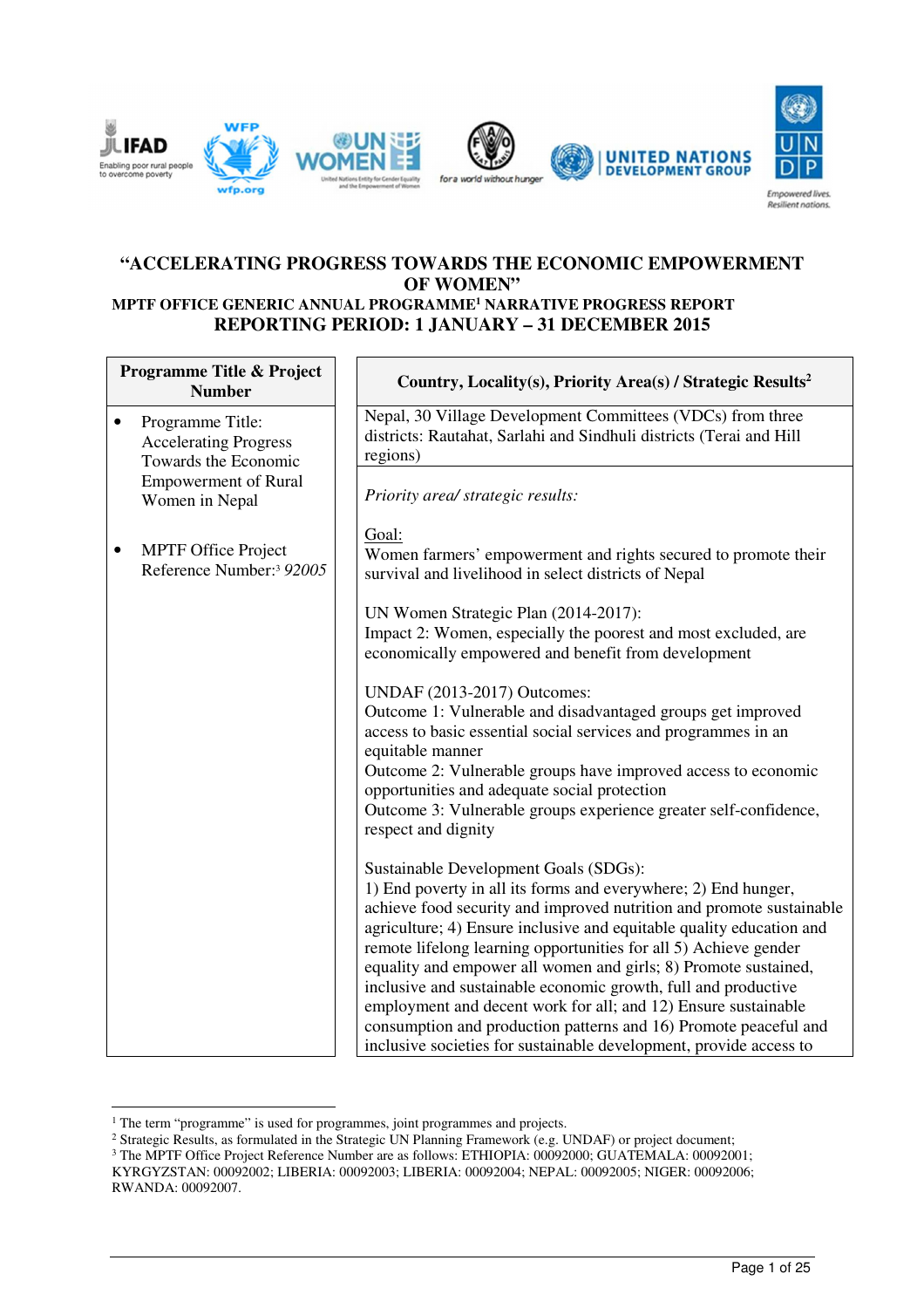|                                                                                                                                                                                                                                                                                                                                                                    | justice for all and build effective, accountable and inclusive<br>institutions at all levels                                                                                                                                                                                                                                                                                                                                                                                                             |  |
|--------------------------------------------------------------------------------------------------------------------------------------------------------------------------------------------------------------------------------------------------------------------------------------------------------------------------------------------------------------------|----------------------------------------------------------------------------------------------------------------------------------------------------------------------------------------------------------------------------------------------------------------------------------------------------------------------------------------------------------------------------------------------------------------------------------------------------------------------------------------------------------|--|
| Participating<br>Organization(s)                                                                                                                                                                                                                                                                                                                                   | <b>Implementing Partners</b>                                                                                                                                                                                                                                                                                                                                                                                                                                                                             |  |
| United Nations Entity for<br>Gender Equality and the<br>Empowerment of Women (UN<br>Women), Food and<br><b>Agriculture Organization</b><br>(FAO), International Fund for<br><b>Agricultural Development</b><br>(IFAD), and World Food<br>Programme (WFP)<br>Managed by UN Wom<br>en as the Lead Agency<br>Implemented jointly<br>by UN Women, FAO,<br>IFAD and WFP | National counterparts<br>The Government of Nepal (GoN), Ministry of Agricultural<br>$\bullet$<br>Development (MoAD)<br>Coordinating with relevant government agencies including the<br>$\bullet$<br>Central Bureau of Statistics (CBS), Nepal Agricultural<br>Research Council (NARC) and other relevant groups and<br>networks such as Rural Women's Cooperatives, Networks,<br>youth clubs, media and women farmers' groups<br>Non-government stakeholders: Full Bright Consultancy (FBC)<br>Pvt. Ltd. |  |
| <b>Programme/Project Cost</b><br>(US\$)                                                                                                                                                                                                                                                                                                                            | <b>Programme Duration</b>                                                                                                                                                                                                                                                                                                                                                                                                                                                                                |  |
| Total planned budget as per<br>project document: US \$<br>1,177,774<br>MPTF /JP Contribution <sup>4</sup> :<br>US \$1,177,774<br><b>Agency Contribution:</b><br>by Agency (if applicable)<br><b>Government Contribution</b><br>(if applicable)<br>Other Contributions (donors)<br>(if applicable)<br><b>TOTAL:</b><br>US\$ 1,177,774                               | Start Date <sup>5</sup> : 15/10/2012<br>Original End Date <sup>6</sup> : 14/10/2017                                                                                                                                                                                                                                                                                                                                                                                                                      |  |
| Programme                                                                                                                                                                                                                                                                                                                                                          | <b>Report Submitted By</b>                                                                                                                                                                                                                                                                                                                                                                                                                                                                               |  |
| <b>Assessment/Review/Mid-</b><br><b>Term Eval.</b>                                                                                                                                                                                                                                                                                                                 |                                                                                                                                                                                                                                                                                                                                                                                                                                                                                                          |  |
| Assessment/Review - if<br>applicable please attach<br>$\Box$ Yes $\Box$ No<br>Mid-Term Evaluation Report<br>- if applicable please attach<br>$Yes \blacksquare$<br>N <sub>o</sub>                                                                                                                                                                                  | Name: Ms. Mio Yokota<br>$\circ$<br>Title: Unit Manager, Women's Economic Empowerment Unit<br>$\circ$<br>Participating Organization: UN Women (Lead Agency)<br>$\circ$<br>Email address: mio.yokota@unwomen.org<br>$\circ$                                                                                                                                                                                                                                                                                |  |

<sup>4</sup> The MPTF or JP Contribution, refers to the amount transferred to the Participating UN Organizations, which is available on the MPTF Office GATEWAY

<sup>5</sup> The start date is the date of the first transfer of the funds from the MPTF Office as Administrative Agent. Transfer date is available on the MPTF Office GATEWAY

<sup>6</sup> As per approval of the original project document by the relevant decision-making body/Steering Committee.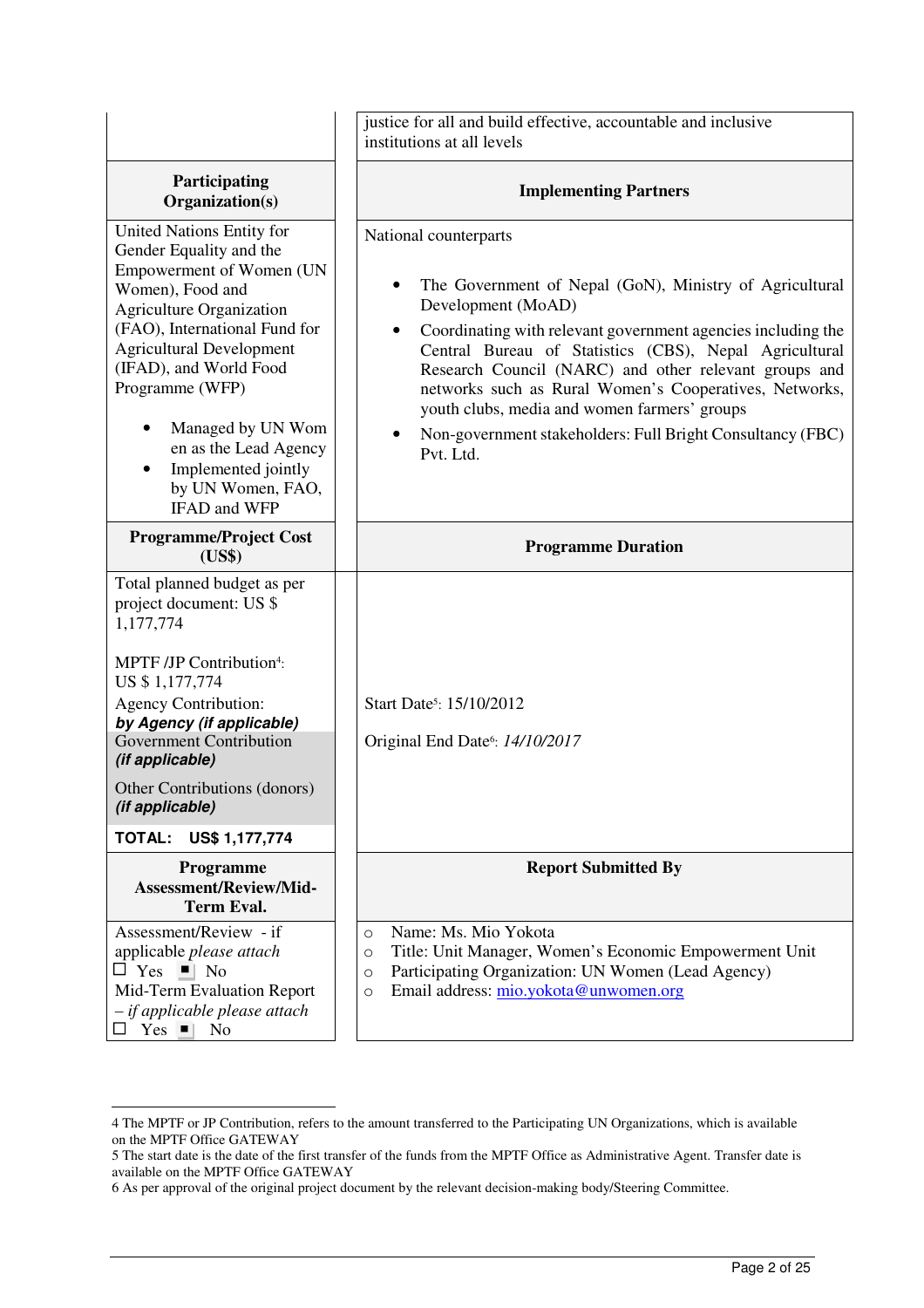# **ACRONYMS**

| <b>ADS</b>    | <b>Agriculture Development Strategy</b>                                |
|---------------|------------------------------------------------------------------------|
| APP           | <b>Agriculture Perspective Plan</b>                                    |
| <b>CBS</b>    | <b>Central Bureau of Statistics</b>                                    |
| <b>CEDAW</b>  | Convention on the Elimination of All Forms of Discrimination Against   |
|               | Women                                                                  |
| <b>DADC</b>   | District Agriculture Development Committee                             |
| <b>DADO</b>   | District Agriculture Development Officer                               |
| <b>DCVDO</b>  | District Cottage and Village Development Office                        |
| <b>DLSO</b>   | District Livestock Service Officer                                     |
| DoA           | Department of Agriculture                                              |
| DoLS          | Department of Livestock Services                                       |
| <b>DPHO</b>   | District Public Health Office                                          |
| <b>FAO</b>    | Food and Agriculture Organization                                      |
| <b>FBC</b>    | <b>Full Bright Consultancy Private Limited</b>                         |
|               |                                                                        |
| <b>GDI</b>    | Gender Development Index                                               |
| <b>GESI</b>   | Gender Equality and Social Inclusion                                   |
| GoN           | Government of Nepal                                                    |
| HDI           | Human Development Index                                                |
| <b>HHs</b>    | Households                                                             |
| HQ            | Headquarter                                                            |
| <b>IFAD</b>   | International Fund for Agricultural Development                        |
| JP            | Joint Programme                                                        |
| <b>KOICA</b>  | Korean International Cooperation Agency                                |
| <b>KSF</b>    | Knowledge Share Fair                                                   |
| <b>LDO</b>    | Local Development Officer                                              |
| MoAD          | Ministry of Agricultural Development                                   |
| <b>MoFALD</b> | Ministry of Federal Affairs and Local Development                      |
| MoWCSW        | Ministry of Women, Children and Social Welfare                         |
| <b>MPTF</b>   | Multi Partner Trust Fund                                               |
| <b>NARC</b>   | Nepal Agricultural Research Council                                    |
| <b>NCE</b>    | No Cost Extension                                                      |
| <b>NPC</b>    | <b>National Planning Commission</b>                                    |
| <b>NWC</b>    | <b>National Women Commission</b>                                       |
| <b>PC</b>     | Programme Coordinator                                                  |
| <b>PDI</b>    | Poverty Deprivation Index                                              |
| <b>PDNA</b>   | <b>Post Disaster Needs Assessments</b>                                 |
| <b>PICCD</b>  | Policy and International Cooperation and Coordination Division         |
| <b>PSC</b>    | Programme Steering Committee                                           |
| <b>RWEE</b>   | Rural Women's Economic Empowerment                                     |
| <b>SDGs</b>   | <b>Sustainable Development Goals</b>                                   |
| <b>SIDA</b>   | Swedish International Development Cooperation Agency                   |
| <b>TBD</b>    | To be developed                                                        |
| <b>TC</b>     | <b>Technical Committee</b>                                             |
| <b>ToR</b>    | Terms of Reference                                                     |
| UN Women      | United Nations Entity for Gender Equality and the Empowerment of Women |
| <b>UNDAF</b>  |                                                                        |
|               | United Nations Development Assistance Framework                        |
| <b>VDCs</b>   | <b>Village Development Committees</b>                                  |
| <b>WCO</b>    | Women and Children Office                                              |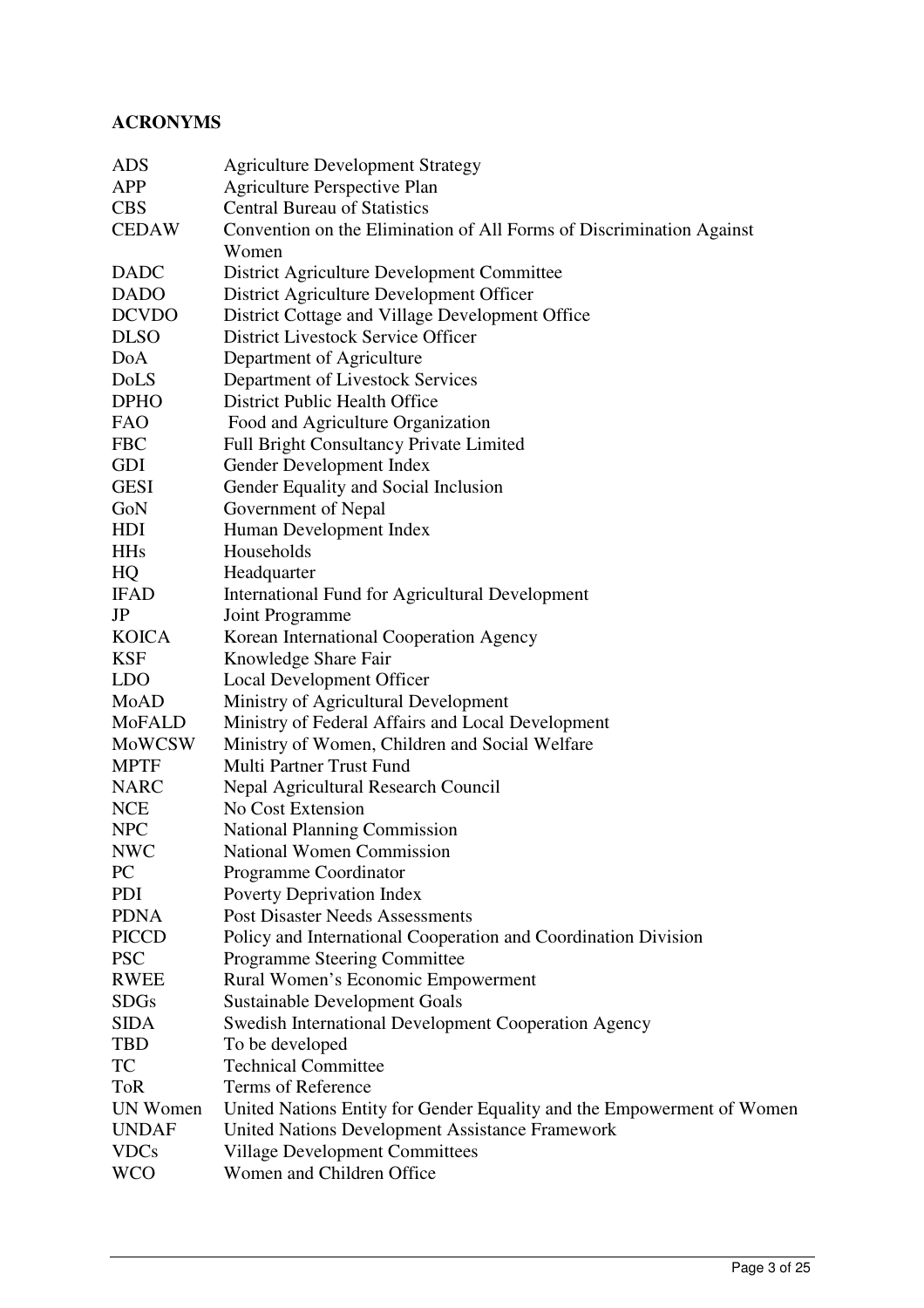| WFP | World Food Programme |
|-----|----------------------|
| WG  | <b>Working Group</b> |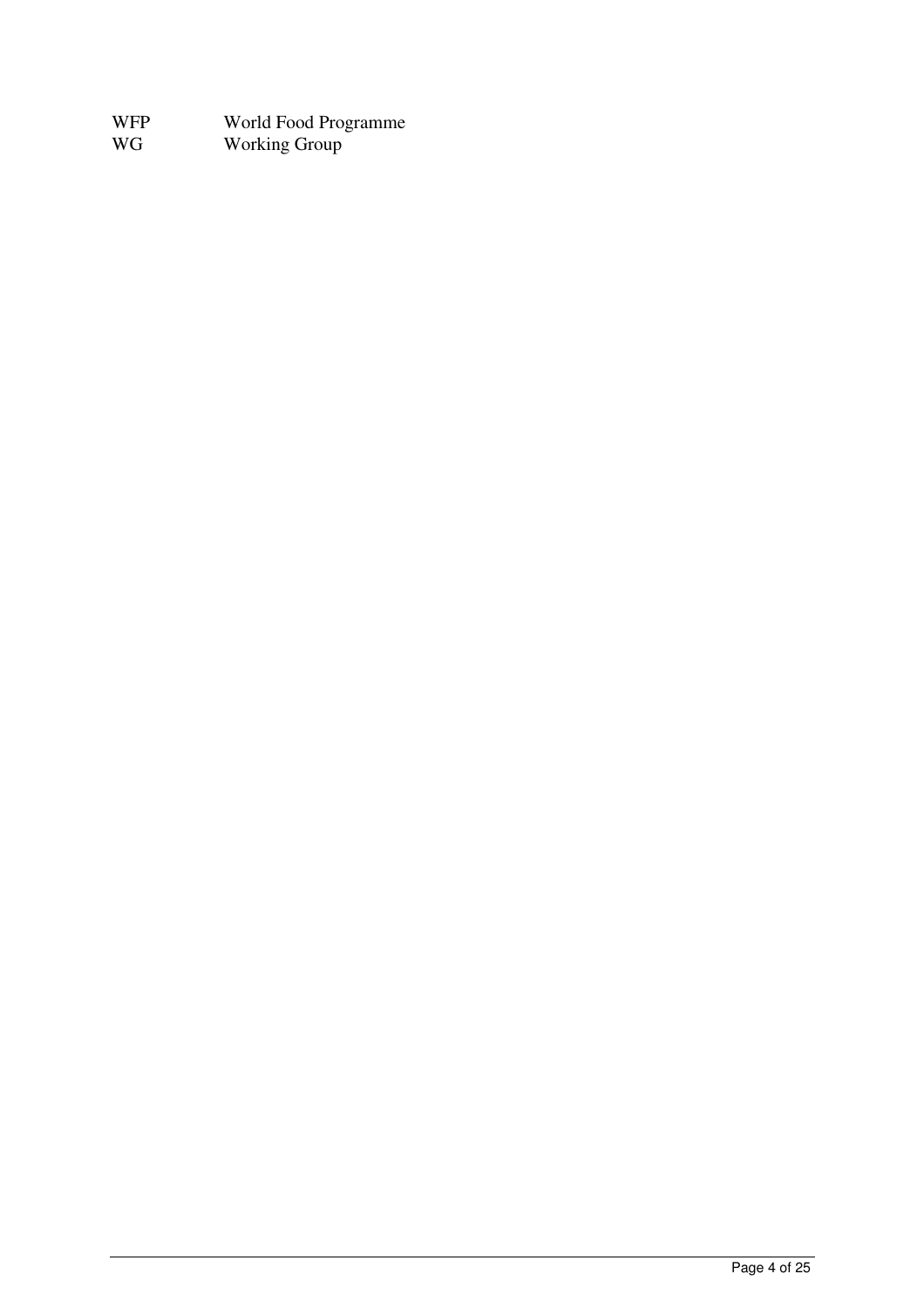## **NARRATIVE REPORT**

#### **EXECUTIVE SUMMARY**

#### **Development context in 2015**

The GoN has endorsed the Agriculture Development Strategy (ADS) in July 2015. The recently approved ADS, a 20-year strategy for agricultural development in Nepal, is committed to the inclusion of women, disadvantaged groups and geographically disadvantaged populations throughout the planning, implementation and monitoring of the strategy. The vision of the ADS is a self-reliant, sustainable, competitive and inclusive agricultural sector that drives economic growth and contributes to improved livelihood and nutrition security. The Strategy includes a 10-year Plan of Action, which specifies the development of a Gender Equality and Social Inclusion (GESI)7 strategy in agriculture. One of the overarching objectives of the ADS is to transform Nepal's agricultural sector into an 'inclusive' one. Earlier, the Agriculture Perspective Plan (APP), 1995-2015 of the GoN had missed important components such as gender relations, decision making roles and the contribution of women to agriculture. The APP analysis notes that it lacked a clear gender strategy to implement the APP.

The Joint Programme (JP) "Accelerating Progress Towards the Economic Empowerment of Rural Women in Nepal (RWEE): A Joint Pilot Support Contributing to Implementation of the ADS 2015-2035 in Nepal" aims to secure rural women's livelihoods and rights ensuring sustainable development in the post conflict context of Nepal. The programme is being piloted in three districts (Sindhuli, Sarlahi and Rautahat) of central development region. The ADS action plan and roadmap clearly highlights "a self-reliant, sustainable, competitive, and inclusive agricultural sector that drives economic growth and contributes to improved livelihoods and food and nutrition security leading to food sovereignty" which are in alignment with the RWEE JP outcomes.

The country saw the promulgation of a new constitution in September 2015, representing a key milestone of the country's peace process. The constitution includes a number of progressive gender responsive provisions, such as the establishment of the National Women's Commission (NWC) as a constitutional body. The new constitution, under the Fundamental Rights Chapter has extended the fundamental rights of the women, with following rights related to women's economic empowerment such as: right to equality and non-discrimination based on sex, health condition, pregnancy; right to social security for single women<sup>s</sup>; right to a life free of violence ; right to equal wage; right of women to participate in all state structures and bodies on the basis of the principle of proportional inclusion<sup>9</sup>; equal right of women to lineage without any gender discrimination<sup>10</sup>; equal right of both the spouses in property and family affairs<sup>11</sup>; right of women to special opportunity in the spheres of education, health, employment and social security on the basis of positive discrimination<sup>12</sup>and right of socially backward women, and

<sup>7</sup> Gender equality and social inclusion (GESI) is a concept that addresses unequal power relations between women and men and between different social groups. It focuses on the need for action to re-balance these power relations and ensure equal rights, opportunities and respect for all individuals regardless of their social identity.

<sup>8</sup> Article 43, Constitution of Nepal 2015.

<sup>9</sup> Article 38(4), Ibid.

<sup>10</sup> Article 38(1), Ibid.

<sup>11</sup> Article 38(6), Ibid.

<sup>12</sup> Article 38(5), Ibid.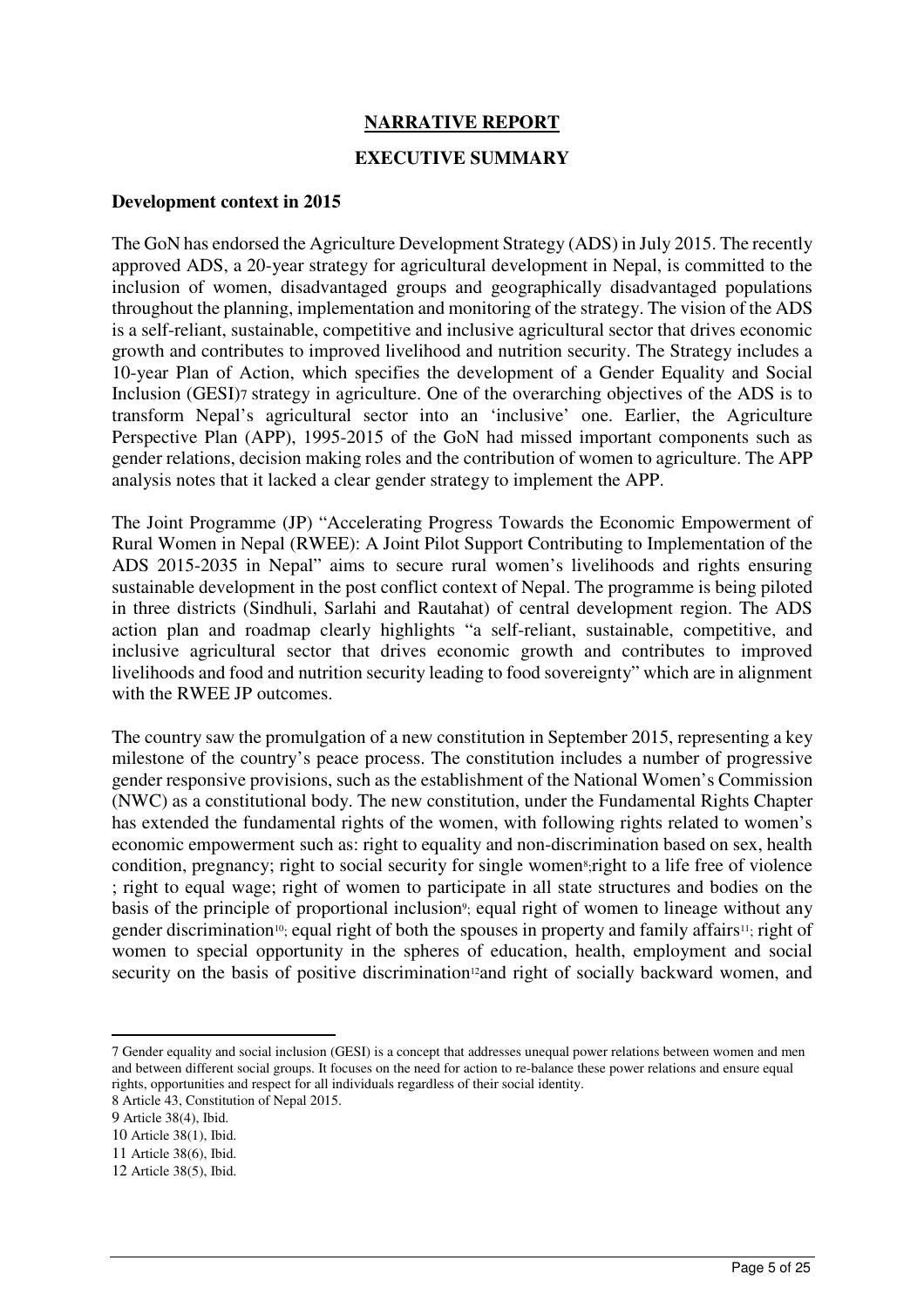gender and sexual minority groups to inclusion in state structures on the basis of the principle of inclusion<sup>13</sup>.

The development context was challenging for Nepal in 2015 as the country faced a devastating earthquake on 25 April and 12 May 2015 followed by continuous aftershocks. According to the Post-Disaster Needs Assessment (PDNA) <sup>14</sup> , women and girls comprised the single largest group to be adversely affected by the disaster across all sectors, especially in the social and productive sectors; the inequalities, discrimination, exclusion and poverty women face are shaping not only their vulnerability to disasters, but also affecting how they respond to the disaster as survivors and their resilience to future disasters. The devastating earthquake in April affected the smooth implementation of the RWEE JP activities. The PSC meeting could take place only in June due to concentration of the GoN in the earthquake affected districts as part of the post-earthquake response. This meeting was planned in April 2015. All three districts were affected by the earthquake. The earthquake impact in Sindhuli district was considered particularly high as it was one of the 14 severely affected districts<sup>15</sup>. The political instability related to the widespread discontent with the new constitution and its perceived lack of inclusivity by certain groups, has manifested as ongoing strikes in the southern part (Terai districts) of the country with wide reaching impacts on the movement of people and goods as well as public administration and programme implementation. The border with India has remained blocked since October 2015, resulting in severe shortage of medicines, petrol, gas and other essential goods, which has severely impacted the humanitarian and reconstruction needs and development efforts. Given the circumstance, the Government advised not to conduct any field activities in two of the programme districts (Rautahat and Sarlahi) from September-mid December. This impacted timely completion of the baseline assessment, while a start-up workshop and the baseline assessment was completed in Sindhuli district in December.

## **Key milestones of the Joint Programme (JP)**

The RWEE JP in Nepal was designed in close coordination with GoN, women's networks and civil society organizations to align with and contribute to a range of international and national commitments seeking to address rural women's social and economic empowerment. The JP in Nepal has two phases: a preparatory phase planned for January to June 2015, funded through the Multi-Partner Trust Fund (MPTF); and an implementation phase, including an inception phase, covering the period 2015–2017. The initial implementation phase that includes an inception period (January-December 2015) has also been funded through the MPTF.

This annual report provides an overview of the key achievements during the twelve-month period of the preparatory phase as well as inception and partial implementation phase and therefore covers the period January – December 2015. During the twelve-month period, the key achievements included ownership and leadership of the programme taken by the national government. The MoAD endorsed the RWEE JP and agreed to pilot the development of a Gender Equality and Social Inclusion strategy of the recently approved ADS with support from the JP, under the leadership of UN Women. . From a governance perspective, the MoAD

<sup>13</sup> Article 42, Ibid

<sup>14</sup> National Planning Commission, Government of Nepal, Nepal Earthquake 2015: Post-Disaster Needs Assessment, available at http://npc.gov.np/web/ui/index.php/home/pdna

<sup>15</sup> For details please visit Post Disaster Needs Assessment Report Volume B: Sector Report http://www.npc.gov.np/images/download/PDNA\_volume\_BFinalVersion.pdf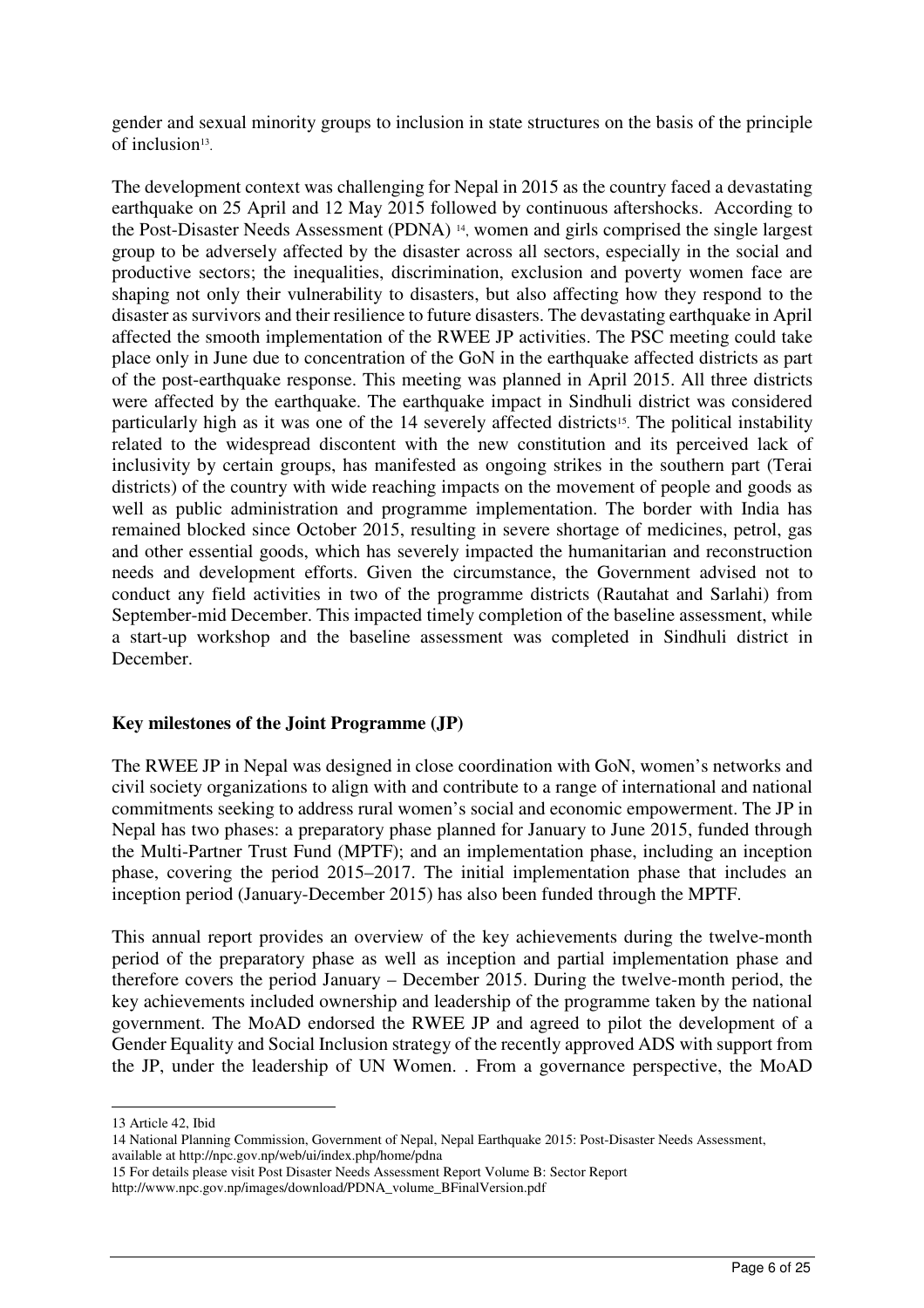endorsed two committees, namely the Programme Steering Committee (PSC) and a Technical Committee (TC), including representation from high level government authorities. To provide support to the PSC and to ensure the smooth implementation of the RWEE JP, the Working Group (WG) of the four participating UN agencies has also been formed.

The major inception work included conducting a baseline assessment and developing a draft of the GESI strategy for the implementation of the ADS. During this reporting period, the national and district level start-up workshops were organized in Kathmandu and Sindhuli districts to prepare for the baseline assessment and a situation analysis of Sidhuli district.The baseline assessment will be completed by the first quarter of 2016. With the technical support of a national consulting firm, the zero draft of the framework of the GESI strategy is being developed.

The key findings of the preliminary baseline assessment report (from Key Informants Interviews and Focus Group Discussions) included: the District Agriculture Development Office (DADO) has various technological sections and field level services including farmer contact centers; Women and Children Offices (WCO under the MoWCSW) have been involved in implementing income generating cash crop programs through women farmer groups in close coordination with the DADO; a number of NGOs were reported to have been involved in implementing women focused income generating agriculture and non-agriculture activities in the district; District Livestock Service Office (DLSO) is conducting programmes on rural women's economic empowerment such as goat raising, piggery, poultry raising, broiler buffaloes production and dairy sector programms such as *Paneer* and *Churpy* making and cheese production techniques; limited women were found aware of nutrition program of the Government, food consumption patterns and its effect on their health; rural women have limited knowledge on the use of modern technology for agriculture farming; women employment ratio in government office in Sindhuli is about 3- 5 % only and there is a higher degree of gender disparities in the rural areas compared to the urban areas in Sindhuli district. The relevant line agencies under the District Agriculture Development Committee (DADC) were actively involved in the baseline assessment in Sindhuli district.

A national level start-up workshop held in August 2015 and chaired by the Secretary of MoAD was able to establish ownership of the RWEE JP among the stakeholders and collect inputs for the finalization of baseline assessment, situation analysis and the draft GESI strategy framework. At the district level, 10 Village Development Committees (VDCs)<sup>16</sup> were finalized and endorsed by DADC as a result of the district level start-up workshop in Sindhuli.

A series of consultations with the gender equality experts, relevant government officials and Development Partners (DPs) contributed to the development of the zero draft of the framework of GESI strategy. Nine consultations at the national level and seven consultations at the district level took place with agriculture experts, gender equality experts, relevant government officials and relevant DPs organization members in order to collect inputs for drafting the framework of the GESI strategy. The GESI strategy is a commitment made by the GoN for the implementation of the ADS adopted in July 2015. The RWEE JP has been supporting the MoAD in the development of the GESI strategy. The zero draft of the strategy highlighted the relevance of applying the GESI approach in the agriculture sector, including the strategic

<sup>16</sup> A VDC in Nepal is the lower administrative part under the Ministry of Federal Affairs and Local Development. Each district has several VDCs, similar to municipalities but with greater public-government interaction and administration. For more details please visit http://www.undp.org/content/dam/nepal/docs/reports/governance/UNDP\_NP\_Local%20Self-Governance%20Act%201999,%20MoLJ,HMG.pdf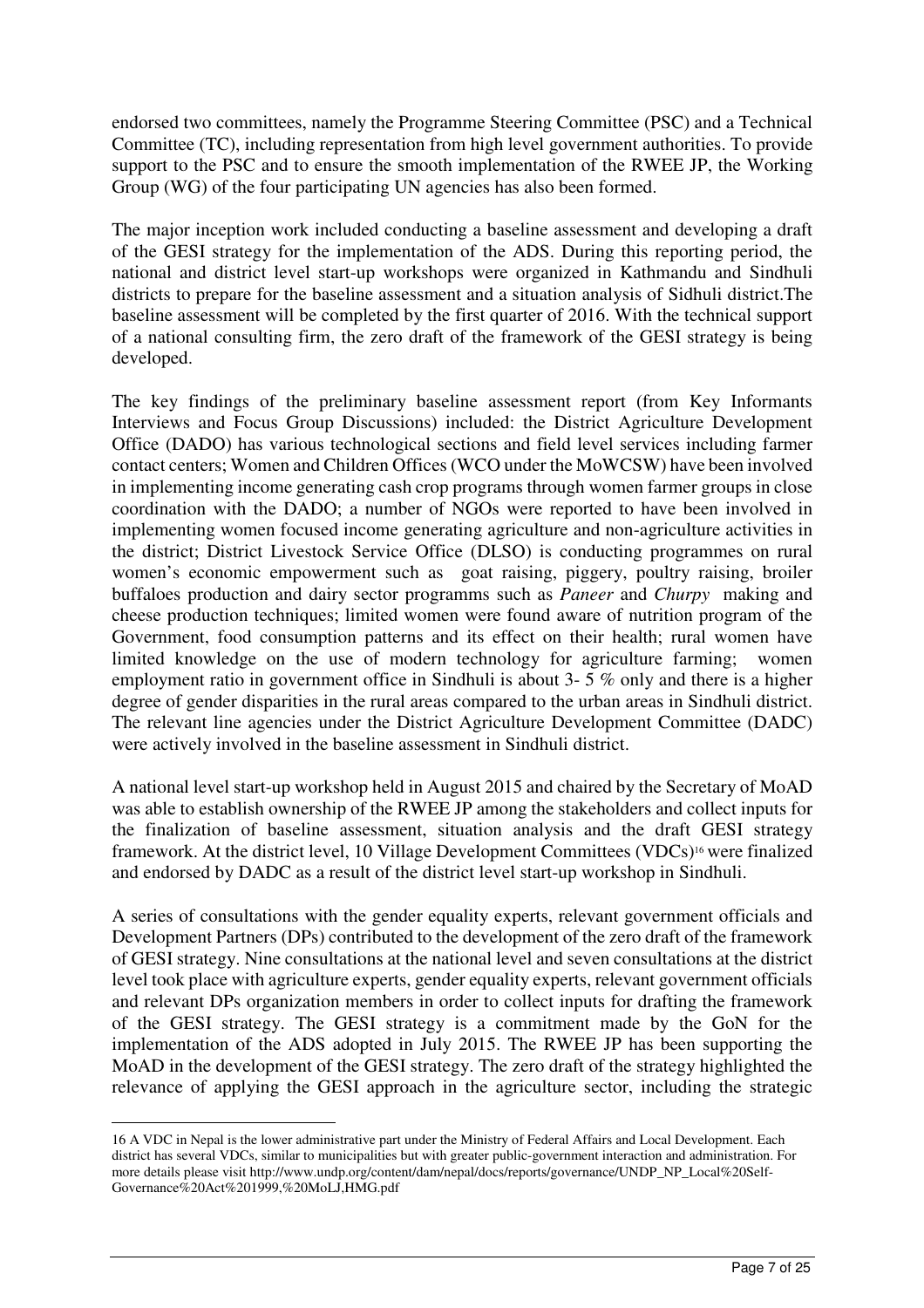direction of GESI initiatives as well as institutional arrangements to support the implementation of the GESI strategy. The draft strategy will be shared with the gender focal points of the relevant ministries in the first quarter of 2016 to include their inputs on identifying the specific roles of sectoral ministries in implementing the ADS.

As a capacity development initiative under the Outcome 4, bilateral meetings were held with the Central Bureau of Statistics (CBS)<sup>17</sup> and Nepal Agricultural Research Council (NARC)<sup>18</sup>, which are both government agencies, to explore a partnership to generate gender responsive statistics and evidence-based gender-responsive agriculture researches through the RWEE JP, aligning with SDGs localization process linking with the data gaps identified under agriculture components. The partnership will be officially formalized in the first quarter of 2016.

## **I. Purpose**

 $\overline{a}$ 

The RWEE JP in Nepal is aligned with the five years Global RWEE JP. In Nepal, the goal of the RWEE JP is to secure rural women's livelihoods and rights ensuring sustainable development in the post conflict context of Nepal. To achieve its stated goal, four outcome areas have been provisionally identified based on the context specific issues and opportunities, and within the framework of the global programme. Within each outcome area, a number of outputs have been formulated that build specifically on identified needs and opportunities.

The JP is in line with the GoN's Development Cooperation Policy 2014 which focuses specifically on assisting the GoN to implement its new 20-year ADS. The ADS, drafted by the GoN in collaboration with 13 development partners, is committed to the inclusion of women, disadvantaged groups and geographically disadvantaged populations throughout the planning, implementation and monitoring of the strategy. The ADS specifies the development of a clear GESI strategy to address the shortcomings in the earlier APP and is align with recommendation of the CEDAW Concluding Observations 2011. For example, special measures to accelerate the advancement of women (page 6 recommendation 16); create employment of selfemployment opportunities for women within the country and ensure provision of loan opportunities for women (page 12 recommendation 34a). This has provided a high opportunity to address key macro level gender issues including women's invisibility at macro-economic policy, unpaid care work and work load along with women friendly technology through GESI strategy by implementing RWEE JP.

The JP has been designed through a consultative and collaborative approach. An extensive national consultative workshop was organized by the four UN agencies in 2012, and attended by the relevant government agencies, women farmers, civil society private sectors and other concerned stakeholders representing three ecological regions, Terai, Hill and Mountain of Nepal. The outcome of the workshop assisted in the design and drafting the initial RWEE proposal. Besides this, a mapping study was also carried out that contributed to the 'Strengthening Gender Equality and Social Inclusive Provisions in Nepal's report of the ADS'.

The RWEE programme was planned to consist of two phases: a preparatory phase of six months from January to June 2015, and an implementation phase from 2015 to October 2017. The initial implementation phase (January-December 2015) included an inception phase. However, the devastating earthquakes in Nepal of April and May 2015, and the ongoing political unrest since August in the Terai region followed by promulgation of the new

<sup>17</sup> More information on CBS can be accessed at: http://www.cbs.gov.np/

<sup>18</sup> More information on NARC can be accessed at: http://narc.gov.np/narc/index.php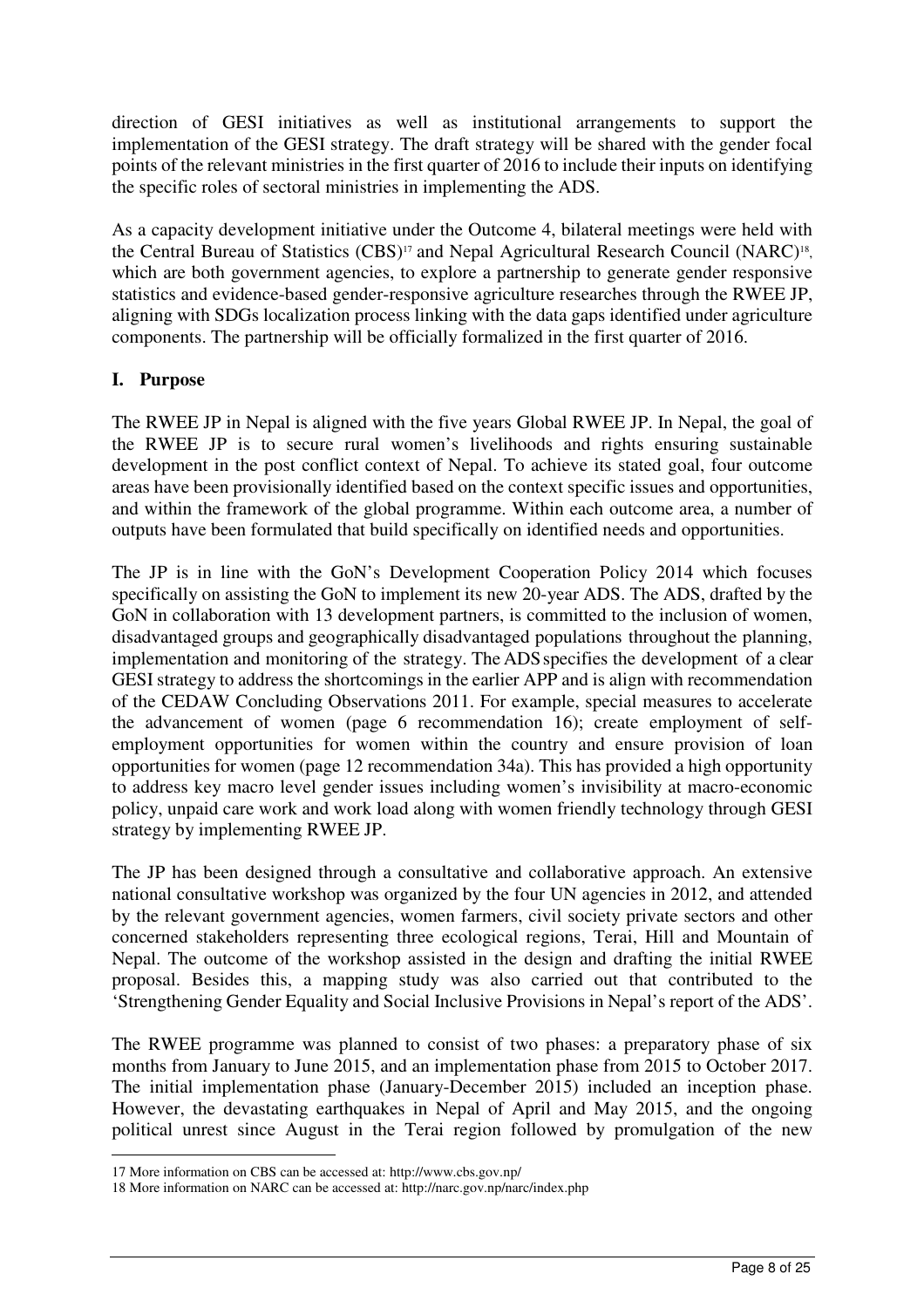Constitution, caused delay in the field activities, particularly the baseline assessment. The preparatory phase, under the financial support of the MPTF, focused on baseline assessment, situation analysis, programme modality and implementation guidelines and developing of GESI strategy framework including selection of districts and VDCs in close collaboration with the GoN, MoAD. The preparatory phase supported the design and launch of the five-year programme focusing on the social and economic empowerment of rural women in Nepal, based on the consolidation of gender statistics, evidence-based gender responsive research and lessons learned from the field, and ownership from local, regional and national stakeholders. Both the preparatory and implementation phases of the programme have been jointly designed by the four UN agencies to complement each other.

## **II. Results**

## **i) Narrative reporting on results:**

The progress made during the period January-December 2015, in line with the RWEE JP Global Outcomes and Outputs is provided below. As the JP was in a preparation and inception phase and the JP implementation has been impacted due to earthquakes and ongoing political instability in 2015, the Outcome-level progress and some Outputs (1.2, 2.2, 3.2, 3.3, 3.4 and 4.3) level progress will be reported in 2016.

## **Outcome 1: Rural women have improved food and nutrition security**

**Output 1.1: Rural women have increased access to and control over resources, assets and services critical for their food and nutrition security** 

> **Identification of households (HHs) and number of beneficiaries:** 6,600 rural women and their HHs were finalized for the overall programme period in three districts

**Outcome 2: Rural women have increased income to secure their livelihoods and create wealth** 

## **Output 2.1 Rural women have enhanced entrepreneurship skills and value chains to access markets for their products**

**Knowledge Share Fair (KSF) on rural women's empowerment:** Participation of the representatives of RWEE JP and the GoN in KSF on rural women's empowerment equipped them for the preparation to initiate effective intervention on the entrepreneurship skills and value chains for rural women to access markets for their products in three JP districts.

The RWEE JP participating agency, FAO, and a representative of GoN attended the KSF which was organized by FAO HQ with its own resources, on rural women's empowerment between 7-8 December 2015 in Rome. The KSF on rural women's empowerment gave opportunities to highlight activities and experiences of participants based on FAO's projects/programmes in 10 countries. Each country presented its best ideas/tools/approaches and created a good learningsharing environment and opportunity. It also gave opportunities to the participants to compare and learn from each other's best practices.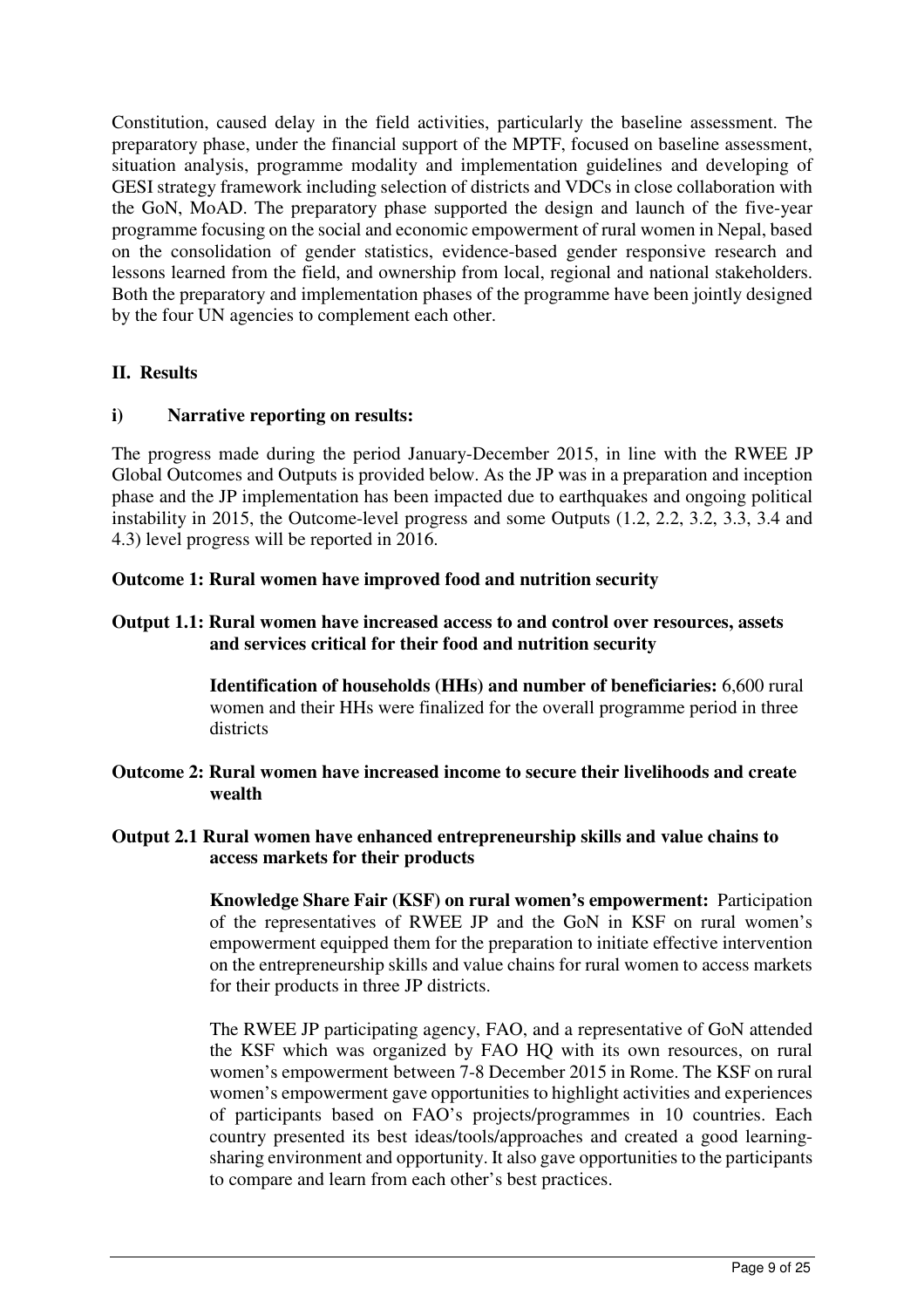**District visit by RWEE JP participating agency:** District visit made by RWEE JP participating agency initiated the preparation of formation of rural women's group for economic empowerment by enhancing their entrepreneurship skills and value chains to access markets for their products.

A field visit made by FAO on 22-23 December 2015 to Sindhuli district, sensitized the relevant local stakeholders on RWEE JP. The visit facilitated preparation and implementation of RWEE JP in the district. The rural women and relevant government officials such as Local Development Officer (LDO), DADO and DLSO were consulted and four VDCs of Sindhuli district, select wards and communities were visited.

#### **Outcome 3: Rural women have enhanced leadership and participation in their communities and in rural institutions, and in shaping laws, policies and programmes**

#### **Output 3.1: Rural women, including young women have enhanced confidence and leadership skills to take an active part in local governance systems.**

**Baseline assessment:** The purpose of the baseline assessment is to assess and track the progress of the programme before and after the implementation.

Needs and capacity of rural women and the relevant government stakeholders in one (Sindhuli) out of three RWEE target districts identified with active involvement of the DADC in Sindhuli district.

The first round of visits by a consulting firm (Full Bright Company, FBC) was made to three districts where the information on the baseline assessment were to be made in order to set a tone of the baseline assessment among target beneficiaries and local stakeholders. Selection criteria of VDC to be assessed and supported were also discussed during the visits (Refer Annex 1 for the proposed district selection criteria).

Start-up workshops at both national level and district level (Sindhuli district) took place to announce the commencement of RWEE JP and implementation of the baseline assessment. The national level start-up workshop was organized in collaboration with the MoAD at the end of August 2015. The workshop, chaired by the Secretary, provided an opportunity for participants to provide their inputs on the baseline assessment, framework for situation analysis and the draft GESI strategy framework for the ADS, developed by UN agencies. The workshop in Sindhuli district led to the finalization of the VDCs in the district in close consultation with the DADC and relevant stakeholders based on the VDC selection criteria developed in consultation with the MoAD. The framework of draft GESI strategy was also shared during the workshops and input/feedback were collected.

The orientation training to enumerators to conduct the baseline assessment in Sindhuli district was organized in December. The WG of four UN agencies under the RWEE JP provided inputs in the questionnaire and checklist. The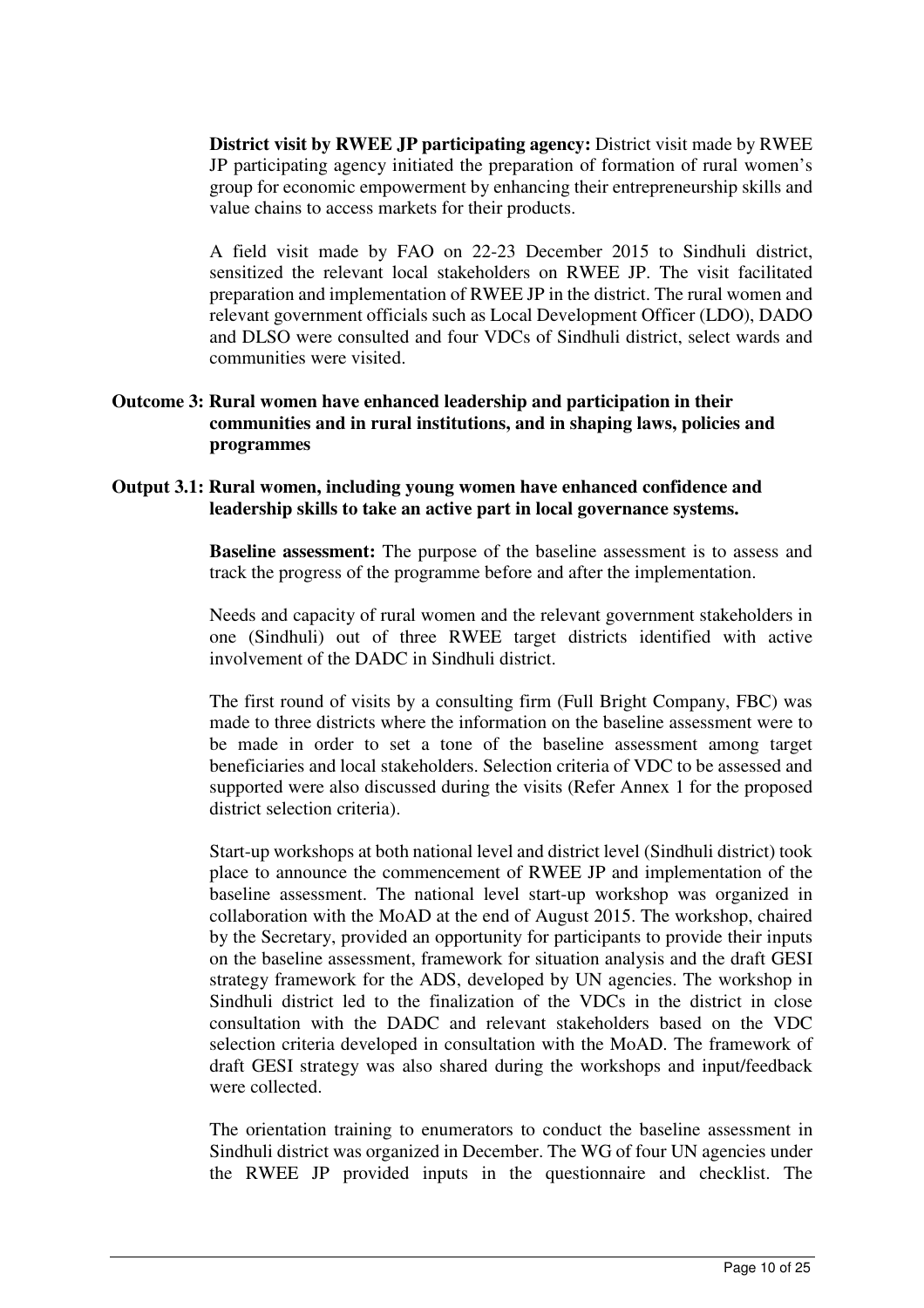questionnaire has been divided into eight thematic areas that included basic information of the household, income, access to services and resources like land, irrigation, kitchen garden, use of energy for cooking food, livestock, income and expenditure, nutrition and food security. Questions related to the GESI and migration were also incorporated. The questionnaire also incorporates six questions related to five domains of Women Empowerment Agriculture Index (WEAI) which focus on production, resources, income, leadership and time. The WG also jointly orientated the enumerators and provided inputs in terms of making the baseline assessment effective and result oriented. Out of total 12 enumerators 50% were women. The baseline assessment in Sindhuli district was completed in December.

The baseline assessment in other RWEE JP districts (Sarlahi and Rautahat) will be completed in March 2016.

#### **Development of the national framework of GESI strategy for the ADS:**

A GESI strategy for the implementation of the ADS is being developed in close coordination with the MoAD under RWEE JP. The zero draft of the strategy will be shared with the gender focal persons of the relevant ministries in the first quarter of 2016 for their inputs as well as identifying the specific roles of the sectoral ministries to implement the ADS. The line agencies will have role to play in implementation, coordination and monitoring of the ADS, therefore, it is crucial to engage the gender focal persons of the relevant ministries (Please refer to Annex 2 for a zero draft of the GESI strategy).

#### **Outcome 4: A more gender responsive policy environment is secured for the economic empowerment of rural women**

**Output 4.1: Policy makers and parliamentarians have enhanced capacities to effectively mainstream gender into land, food, agriculture, nutrition and rural employment policies, laws and budgets**.

> **Incorporation of RWEE JP outcome results in the ADS:** As a result of ongoing policy advocacy with the MoAD for the design of RWEE JP since 2012, the recently endorsed ADS is in line with RWEE JP outcomes. The ADS action plan and roadmap clearly highlights "a self-reliant, sustainable, competitive, and inclusive agricultural sector that drives economic growth and contributes to improved livelihoods and food and nutrition security leading to food sovereignty" which are in alignment with the RWEE JP outcomes.

#### **Output 4.2: Greater availability of tools and data to track progress in the economic empowerment of rural women**

**Consultations with CBS and NARC:** Preparatory activities for the partnership with Government agencies like CBS and NARC to support the development of tools and data to track progress in the economic empowerment of rural women. A number of meeting/consultations and discussions were held to formalize a partnership with the CBS and NARC (one meeting with CBS and three with NARC) to generate gender responsive statistics linking with the localization of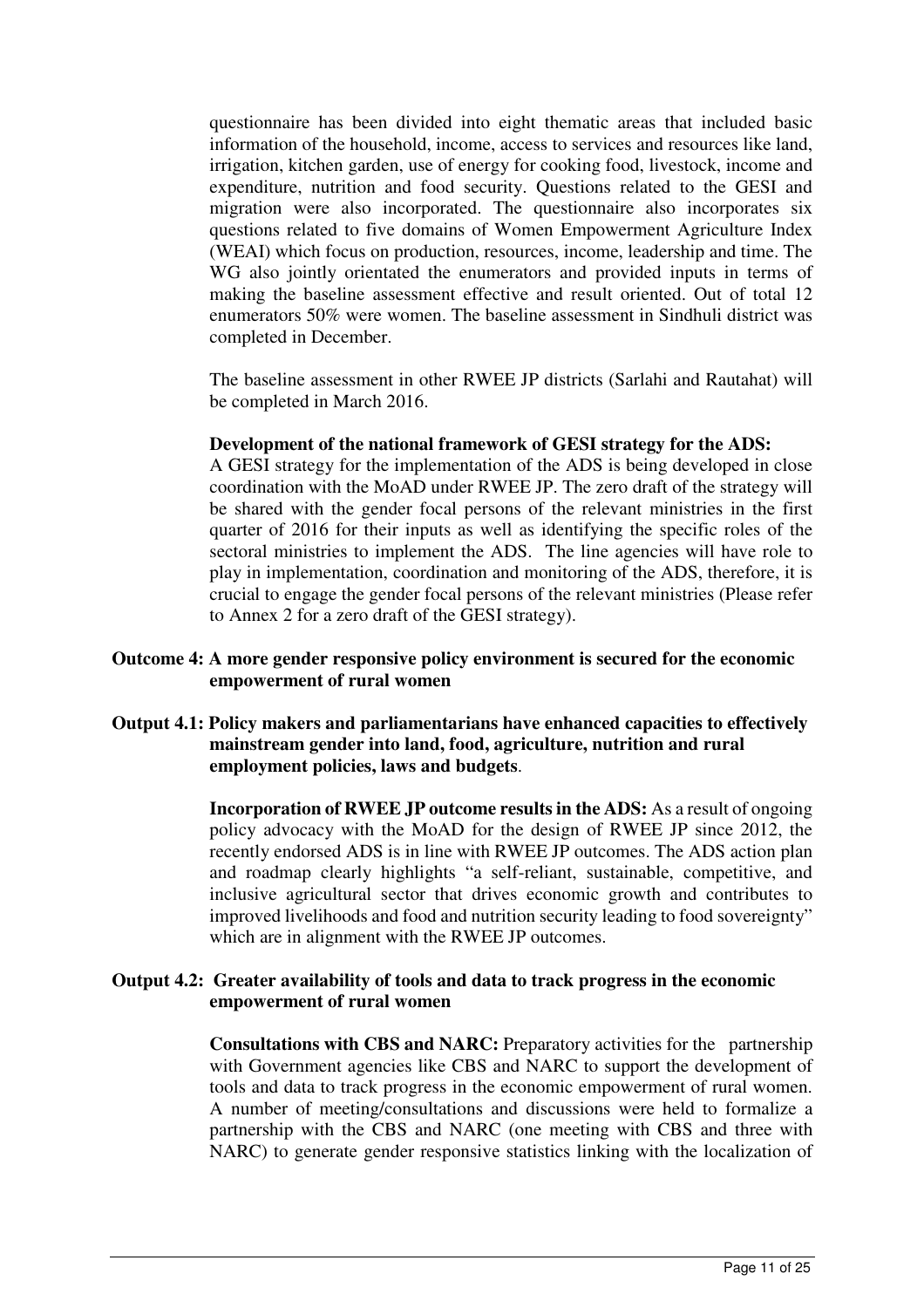SDGs19which has pointed out the data gaps in the agriculture sector and to conduct evidence based gender responsive agricultural research, respectively. The CBS is serving as the national statistical organization of GoN. It is the only central agency for the collection, consolidation, processing, analysis, publication and dissemination of statistics. The NARC is an autonomous organization under "Nepal Agricultural Research Council Act - 1991" to conduct agricultural research in the country to uplift the economic level of the people. To support further, promotion of evidence-based GESI responsive policies and programming in Agriculture has also been outlined under output 1.5 of ADS final report. The final ADS report clearly stated NARC to take in charge in agricultural research. As per APP implementation status report, MOAC<sup>20</sup>2005, quoted in ADS, that research was limited responsiveness to farmers' needs. A draft ToR has been developed for NARC to initiate a preparatory work for gender responsive agricultural research. (Please refer to Annex 3 and 4 for draft ToRs).

Apart from the above progress toward the results, the RWEE JP was also able to achieve the following progress:

#### **Resource mobilization**

For resource mobilization, the RWEE JP participating agencies have been proactively and strategically engaged in resource mobilization efforts throughout the reporting period. Efforts include: proposal submissions to the UN Trust Fund for Human Security – JAPAN in 2014, Korea International Cooperation Agency (KOICA) and USAID in 2015. The GoN showed ownership in the proposal submission by giving inputs on the proposal. Two field missions from KOICA HQ to Nepal in 2015 met with the GoN and RWEE JP participating agencies to get a better sense of the RWEE JP, share KOICA's feedback based on a review of the proposal submitted to KOICA earlier. The mission team also submitted their findings to the GoN with regard to the feasibility of this programme. Despite of continuous efforts, no additional fund has been secured yet. In addition to those efforts, a proposal on RWEE JP-implementation phase for the period of 2016-17 was developed and submitted to request for funding to MPTF, HQ in November 2015. The budget of IFAD also included in the proposal for two activities. These activities are related to conducting household methodologies (aims to improve household livelihood and women's economic empowerment) and end line survey.

## **Problem / Challenge faced during the reporting period:**

• The devastating earthquake in April affected the smooth implementation of the RWEE JP activities. The PSC meeting could take place only in June due to concentration of the GoN in the earthquake affected districts as part of the post-earthquake response. The RWEE JP participating agencies were planning to hold this meeting since April 2015.The political fallout following the promulgation of the constitution has led to ongoing political instability and uncertainty. The blockade along the southern border (Terai districts), resulting in severe shortages of petrol, gas, cooking gas and other essential goods, violent street protests and vehicular restrictions has severely impacted the humanitarian and reconstruction needs and development efforts. The targeted

<sup>19</sup> For localization of SDGs please visit at:

http://www.npc.gov.np/images/download/23rd\_Jan\_final\_for\_print\_Sustainable\_Development\_Goals.pdf 20 Ministry of Agriculture and Cooperatives-former name of current MOAD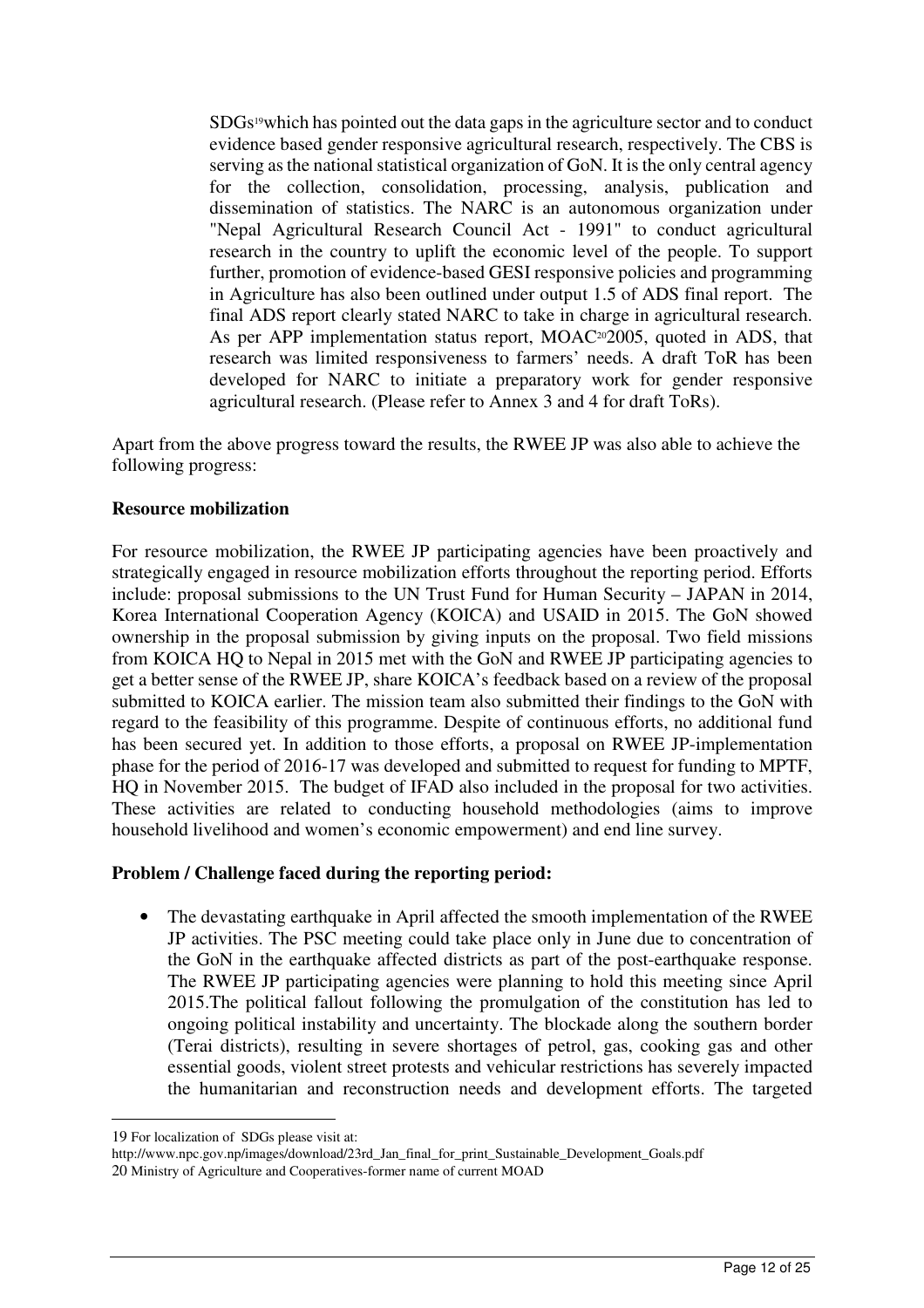districts Rautahat and Sarlahi are unrest since September 2015<sup>21</sup> . As a result, the Government had suggested not to plan any field activities currently in these districts from September-mid December. However, in Sindhuli district the start-up workshop and the baseline assessment have been completed in December. Baseline

assessment in Rautahat and Sarlahi will take place as soon as the situation in districts will improve. At present, it is planned in the first quarter of 2016.

• Selected district Sindhuli is also one of the earthquake affected districts. It might also be challenging to implement the programme in this district as many women have lost their homes during the devastating earthquake.

#### **Programme Interventions for mitigating the challenges:**

#### **Actions taken:**

 $\overline{a}$ 

- The WG under the RWEE JP has been holding regular meeting to review the progress of the programme amid the ongoing challenges. From January to October, 11 meetings were held with WG to update on the progress, discuss on issues and challenges. The WG has also met with the partner agency FBC regularly to address the ongoing challenges.
- A second PSC meeting was held in December identified a solution to address the issues of implementation in the selected districts in light of the political unrest and ongoing fuel crisis followed by promulgation of the new Constitution. The meeting decided to select the VDCs in Rautahat and Sarlahi districts nearby the highway areas which are less affected by the current political unrest.
- Formation of a DADC at the district level comprised of relevant stakeholders for the programme. DADC is a mechanism formed by the GoN at the local level to coordinate agriculture related development programmes. The Local Development Officer (LDO) chairs the DADC in the districts. Working in close coordination with the DADC and local stakeholders is expected to support smooth implementation of the RWEE JP.

#### **Mitigation strategies for 2016**

- Regular meetings with the Government to track the results under the JP by holding detailed discussions and update on the progress towards achieving the programme results.
- Ouarterly meetings among Heads of Agencies to follow up on the results progress and delivery status of the JP. Issues which cannot be solved at the WG level will be brought up for HoAs' management decision.
- Continuation of regular meetings of WG to track the field-level programme implementation and progress on the JP results. Delivery status will be also reviewed in a quarterly basis and corrective measures will be agreed as needed. A joint matrix with

<sup>21</sup> The former UN Resident Coordinator to Nepal, Jamie McGoldrick, in an interview in Republica (a national English daily newspaper) on 2 December 2015, expressed UN's concerns over the impending problem with the supplies of fuels and essential materials which are not coming in, and a large number of earthquake affected people are facing difficult situation during the winter (the interview is available at: file:///C:/Users/rachana/Downloads/My%20Republica%20-%20Thirdparty%20mediation%20is%20only%20required%20when%20parties%20stop%20talking%20%28Video%29.htm). A Joint Statement of the External Development Partners in health regarding critical and growing shortages of essential medical supplies in Nepal expressed deepest concerns at critical and growing shortages of essential and lifesaving medicines and supplies at health care facilities across Nepal, as well as ongoing fuel supply issues that are severely impeding service delivery and the ability to access these services.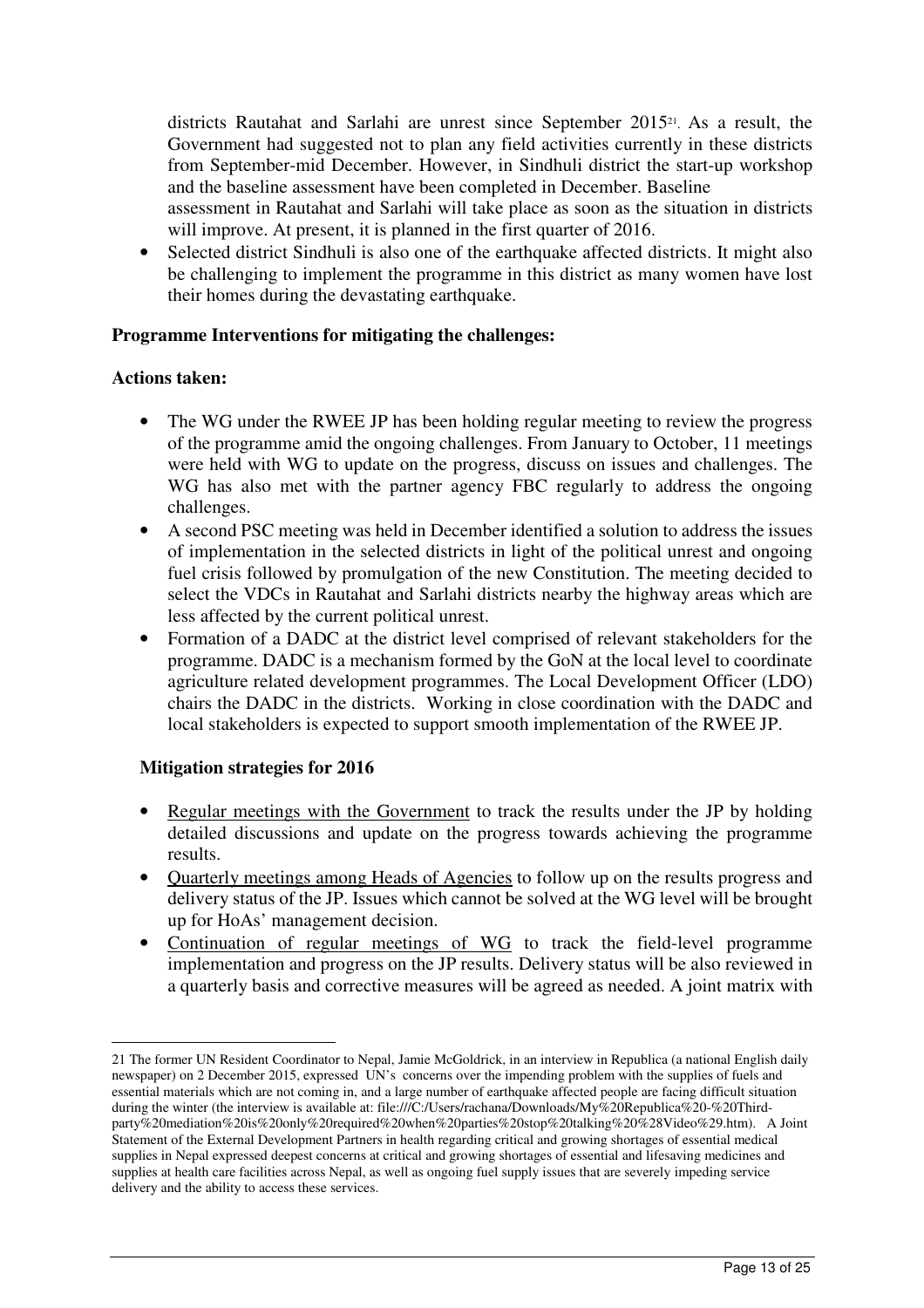milestones and joint procurement plan will be developed in the first quarter of 2016 as a tool to track the progress.

• Continuation of regular meetings with the national and local partner agencies to track partners' delivery. The progress reporting will be shared among the WG members in a quarterly basis.

## **Lessons Learned:**

As there were only limited activities implemented during the reporting period, lessons learned will be consolidated and analyzed in the next report. Possible programme interventions to support the accelerated implementation and mitigate challenges identified in 2015 are provided in the above section.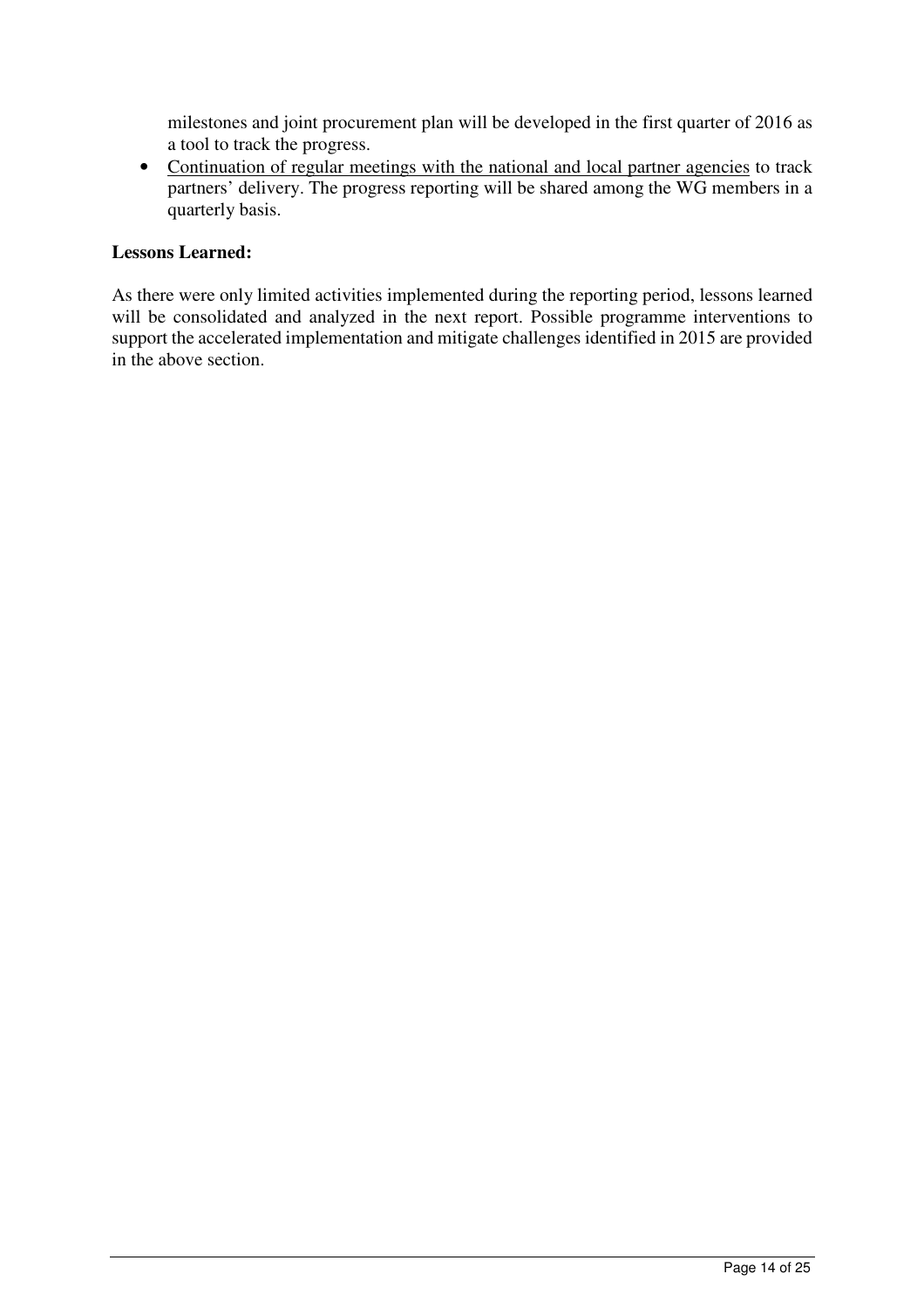#### **ii) Indicator Based Performance Assessment:**

Using the **Programme Results Framework from the Project Document / AWP<sup>22</sup>** - provide an update on the achievement of indicators at both the output and outcome level in the table below. Where it has not been possible to collect data on indicators, clear explanation should be given explaining why, as well as plans on how and when this data will be collected.

|                                                                                                                                                | <b>Achieved Indicator Targets</b>      | <b>Reasons for Variance</b> | <b>Source of Verification</b> |
|------------------------------------------------------------------------------------------------------------------------------------------------|----------------------------------------|-----------------------------|-------------------------------|
|                                                                                                                                                |                                        | with Planned Target (if     |                               |
|                                                                                                                                                |                                        | any)                        |                               |
| <b>Outcome 1 Improved food and nutrition security</b>                                                                                          |                                        |                             |                               |
| <b>Indicator 1.1:</b> 1.1% of increase of agriculture                                                                                          |                                        |                             |                               |
| production of women farmers                                                                                                                    | The programme is yet to be implemented | The reasons are.            |                               |
| <b>Baseline:</b> To be developed (TBD) after the completion                                                                                    | in the three districts,                | explained under the         |                               |
| of the baseline assessment                                                                                                                     |                                        | Problem/challenges faced    |                               |
| <b>Planned Target:</b> 10% increase in food production of                                                                                      |                                        | section                     |                               |
| beneficiary HHs on the baseline (FAO/WFP)                                                                                                      |                                        |                             |                               |
|                                                                                                                                                |                                        |                             |                               |
| <b>Indicator 1.2 :</b> Women's dietary diversity or HHs food                                                                                   |                                        |                             |                               |
| consumption patterns (% of increase over baseline)                                                                                             |                                        |                             |                               |
| <b>Baseline:</b> To be developed (TBD) after the completion                                                                                    |                                        |                             |                               |
| of the baseline assessment                                                                                                                     |                                        |                             |                               |
| <b>Planned Target:</b> 50% increase by quantity and                                                                                            |                                        |                             |                               |
| frequency in vegetable consumption of kitchen garden                                                                                           |                                        |                             |                               |
| beneficiaries (FAO)                                                                                                                            |                                        |                             |                               |
| At least >70% should have minimum acceptable diet                                                                                              |                                        |                             |                               |
| (MAD)                                                                                                                                          |                                        |                             |                               |
| 80% of the targeted beneficiary should improve Food                                                                                            |                                        |                             |                               |
| Consumption Score (FCS)                                                                                                                        |                                        |                             |                               |
| Cooping Strategy Index (CSI) and Community Assets                                                                                              |                                        |                             |                               |
| Score (CAS)                                                                                                                                    |                                        |                             |                               |
| Output 1.1 Rural women have increased access to and control over resources, assets and services critical for their food and nutrition security |                                        |                             |                               |

#### **Below is the progress under the Government of Norway and SIDA's support:**

<sup>22</sup> Please refer to the attached PMF for your easy reference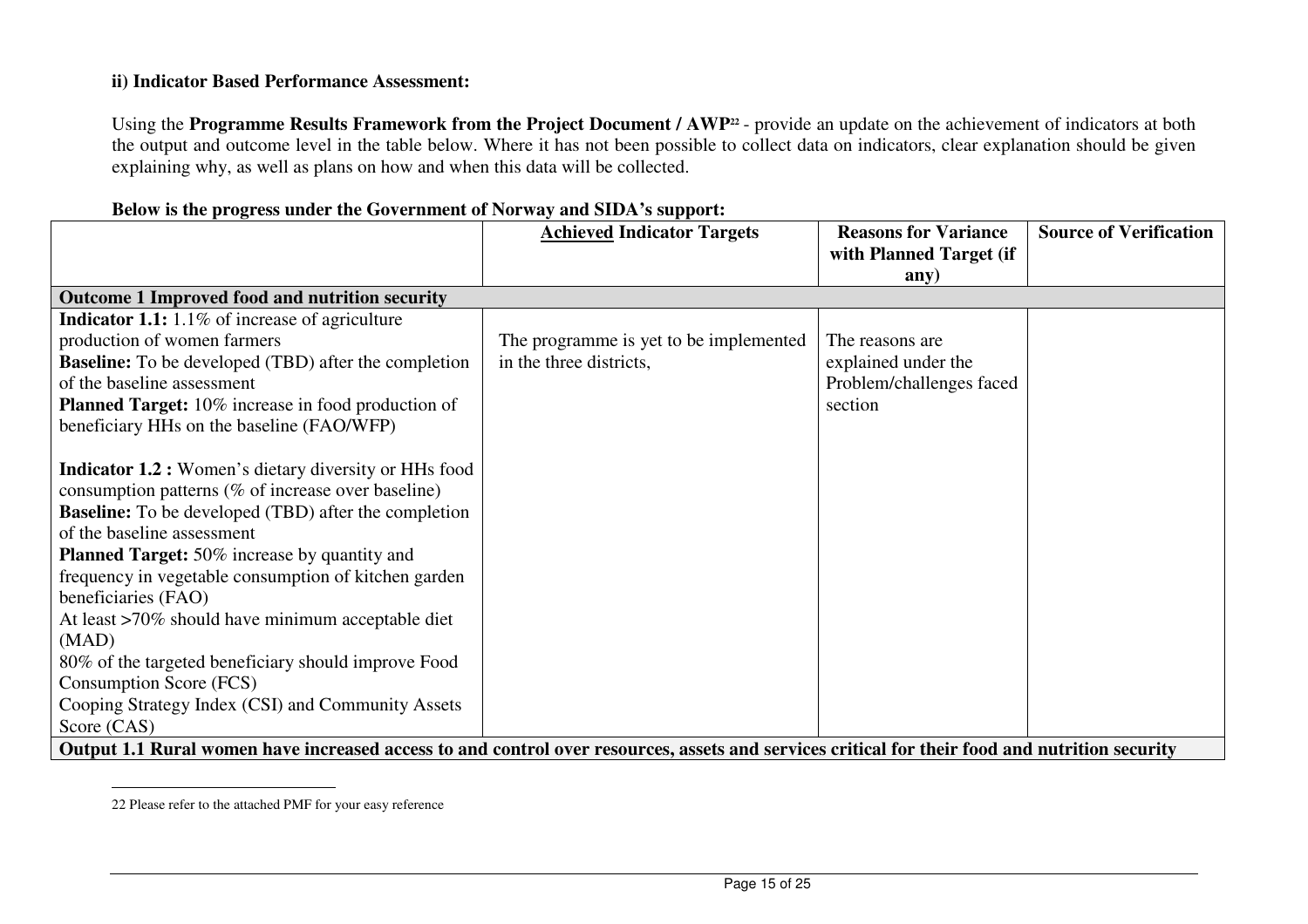| <b>Indicator 1.1.1 (a):</b> Number of rural women's<br>groups/cooperatives accessing credit ( $%$ of increase<br>over baseline)<br><b>Baseline:</b> To be developed (TBD) after the completion<br>of the baseline assessment<br><b>Planned Target:</b> 75% women groups/cooperatives<br>accessing credit sources (FAO/UN Women)<br><b>Indicator 1.1.2:</b> Number of rural women accessing                                                                                                                                                                                                                                                                                                                                                       | The programme is yet to be implemented<br>in the three districts, however, following<br>progress were made in 2015:<br>Identification of HHs and number<br>of beneficiaries finalized by the<br><b>RWEE JP</b> |                                                                               | Baseline assessment<br>report        |
|--------------------------------------------------------------------------------------------------------------------------------------------------------------------------------------------------------------------------------------------------------------------------------------------------------------------------------------------------------------------------------------------------------------------------------------------------------------------------------------------------------------------------------------------------------------------------------------------------------------------------------------------------------------------------------------------------------------------------------------------------|----------------------------------------------------------------------------------------------------------------------------------------------------------------------------------------------------------------|-------------------------------------------------------------------------------|--------------------------------------|
| integrated agriculture nutrition services<br>1.1.2 a nutritious food<br>1.1.2b tonnage of super cereal distribution<br>1.1.2c number of community assets created<br>1.1.2d amount of cash distributed<br>1.1.2 e areas of land irrigated<br>1.1.2 f number of rural women access to the assets<br><b>Baseline:</b> To be developed (TBD) after the completion<br>of the baseline assessment<br><b>Planned Target:</b> 1.1.2 a 1500 HHs<br>1.1.2 b 1500 HHs<br>1.1.2c 75 irrigation 3 community extension service<br>centres<br>1.1.2d 1500 HHs gets 30 workdays of employment<br>1.1.2 e hectares of land<br>1.1.2 f 3750 HHs<br><b>Indicator 1.1.3</b> Number of rural women utilizing<br>improved production techniques ( $%$ of increase over | The programme is yet to be implemented<br>in the three districts.                                                                                                                                              | The reasons are<br>explained under the<br>Problem/challenges faced<br>section | <b>Baseline</b> assessment<br>report |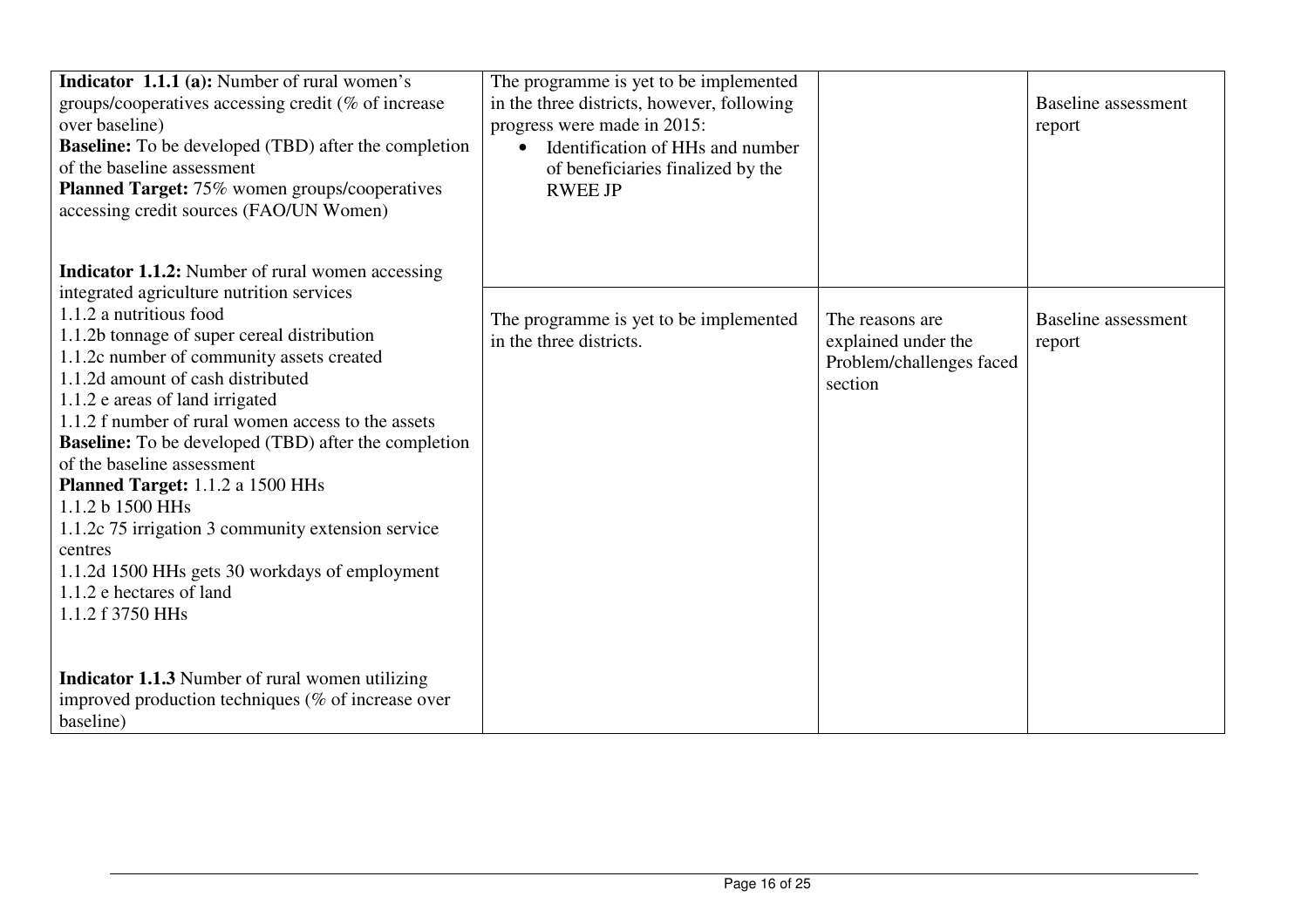| <b>Baseline:</b> To be developed (TBD) after the completion<br>of the baseline assessment<br><b>Planned Target:</b> 50% of beneficiary HHs are using<br>(additional improved production techniques (FAO))                                                                                                                                                                                                                                      | The programme is yet to be implemented<br>in the three districts. | The reasons are<br>explained under the<br>Problem/challenges faced<br>section | <b>Baseline</b> assessment<br>report |
|------------------------------------------------------------------------------------------------------------------------------------------------------------------------------------------------------------------------------------------------------------------------------------------------------------------------------------------------------------------------------------------------------------------------------------------------|-------------------------------------------------------------------|-------------------------------------------------------------------------------|--------------------------------------|
|                                                                                                                                                                                                                                                                                                                                                                                                                                                |                                                                   |                                                                               |                                      |
| Output 1.2 Rural women have greater capacity to enhance and control local food security reserves and their production                                                                                                                                                                                                                                                                                                                          |                                                                   |                                                                               |                                      |
| <b>Indicator 1.2.1:</b> Number of women-led and managed<br>local food security reserves<br><b>Baseline: NA</b><br><b>Planned Target: NA</b><br><b>Indicator 1.2.2:</b> Number of rural women accessing<br>innovative food processing plants<br><b>Baseline:</b> TBD after the completion of the baseline<br>assessment<br><b>Planned Target:</b> 20% beneficiary (women) HHs are<br>using techniques and drudgery reduction equipment<br>(FAO) | The programme is yet to be implemented<br>in three districts      | The programme is yet to<br>be implemented in three<br>districts               | <b>Baseline</b> assessment<br>report |
| Outcome 2 Rural women have increased income to secure their livelihoods.                                                                                                                                                                                                                                                                                                                                                                       |                                                                   |                                                                               |                                      |
| <b>Indicator</b><br>2.1:<br>Variation<br>of<br>women/women<br>groups/cooperatives income generated from their sales<br>markets (% of baseline)<br><b>Baseline:</b> TBD after the completion of the baseline<br>assessment<br>Planned Target: 20% women (HHs),<br>groups/cooperatives increased their income due to<br>programme interventions (FAO/WFP)                                                                                        | The programme is yet to be implemented<br>in the three districts, | The reasons are<br>explained under the<br>Problem/challenges faced<br>section |                                      |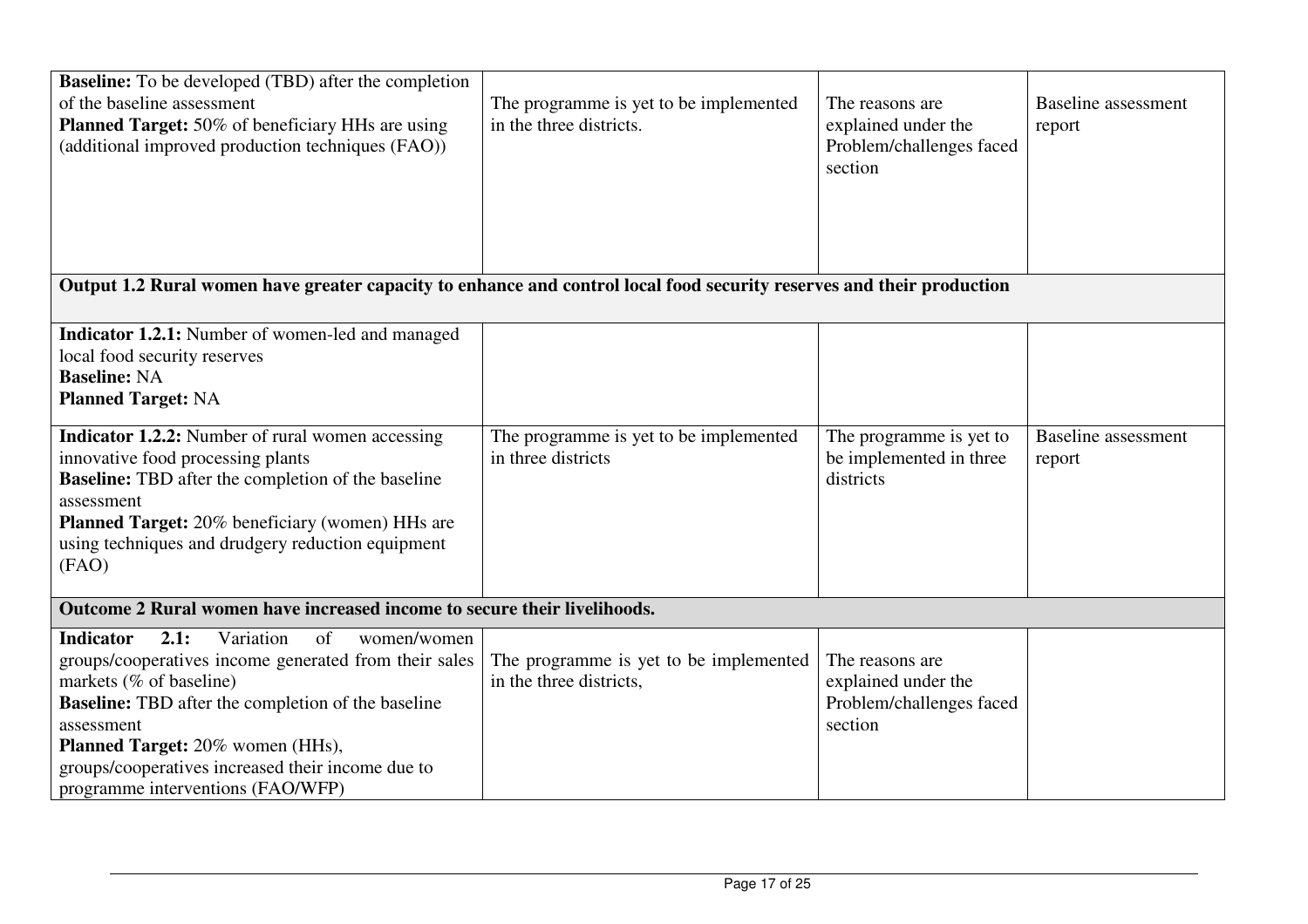| Indicator 2.2: Proportion of rural women with                                                                                                   |                                   |                          |  |
|-------------------------------------------------------------------------------------------------------------------------------------------------|-----------------------------------|--------------------------|--|
| empowerment in the income domain of the WEAI                                                                                                    |                                   |                          |  |
| (control over use of income)<br><b>Baseline: NA</b>                                                                                             |                                   |                          |  |
| <b>Planned Target: NA</b>                                                                                                                       |                                   |                          |  |
|                                                                                                                                                 |                                   |                          |  |
| Output 2.1 Rural women have enhanced entrepreneurship skills and value chains to access markets for their products                              |                                   |                          |  |
| <b>Indicator 2.1.1:</b> Number of rural women's                                                                                                 |                                   |                          |  |
| cooperatives procuring agricultural products and home                                                                                           |                                   |                          |  |
| grown school meals through WFP programmes                                                                                                       |                                   |                          |  |
| <b>Baseline: NA</b>                                                                                                                             |                                   |                          |  |
| <b>Planned Target: NA</b>                                                                                                                       |                                   |                          |  |
|                                                                                                                                                 |                                   |                          |  |
|                                                                                                                                                 |                                   |                          |  |
| Output 2.2 Rural women have increased access to decent wage employment opportunities                                                            |                                   |                          |  |
|                                                                                                                                                 |                                   |                          |  |
| <b>Indicator 2.2.1:</b> Number of women employed who                                                                                            |                                   |                          |  |
| entered the formal labour market or initiated self-                                                                                             | Participation of RWEE JP partner  | The reasons are          |  |
| employment activities                                                                                                                           | and the GoN in the KSF in Rome    | explained under the      |  |
| <b>Baseline:</b> TBD after the completion of the baseline                                                                                       | funded by FAO's HQ own            | Problem/challenges faced |  |
| assessment                                                                                                                                      | resources                         | section                  |  |
| <b>Planned Target:</b> 25% of trained on technical skills                                                                                       | District visit (Sindhuli) by the  |                          |  |
| (FAO)                                                                                                                                           | RWEE JP partner (FAO). The visit  |                          |  |
|                                                                                                                                                 | has initiated the preparation and |                          |  |
|                                                                                                                                                 | implementation of the RWEE JP     |                          |  |
|                                                                                                                                                 | in the district                   |                          |  |
|                                                                                                                                                 |                                   |                          |  |
| Outcome 3: Rural women have enhanced leadership and participation in their communities and in rural institutions, and in shaping laws, policies |                                   |                          |  |
| and programmes.                                                                                                                                 |                                   |                          |  |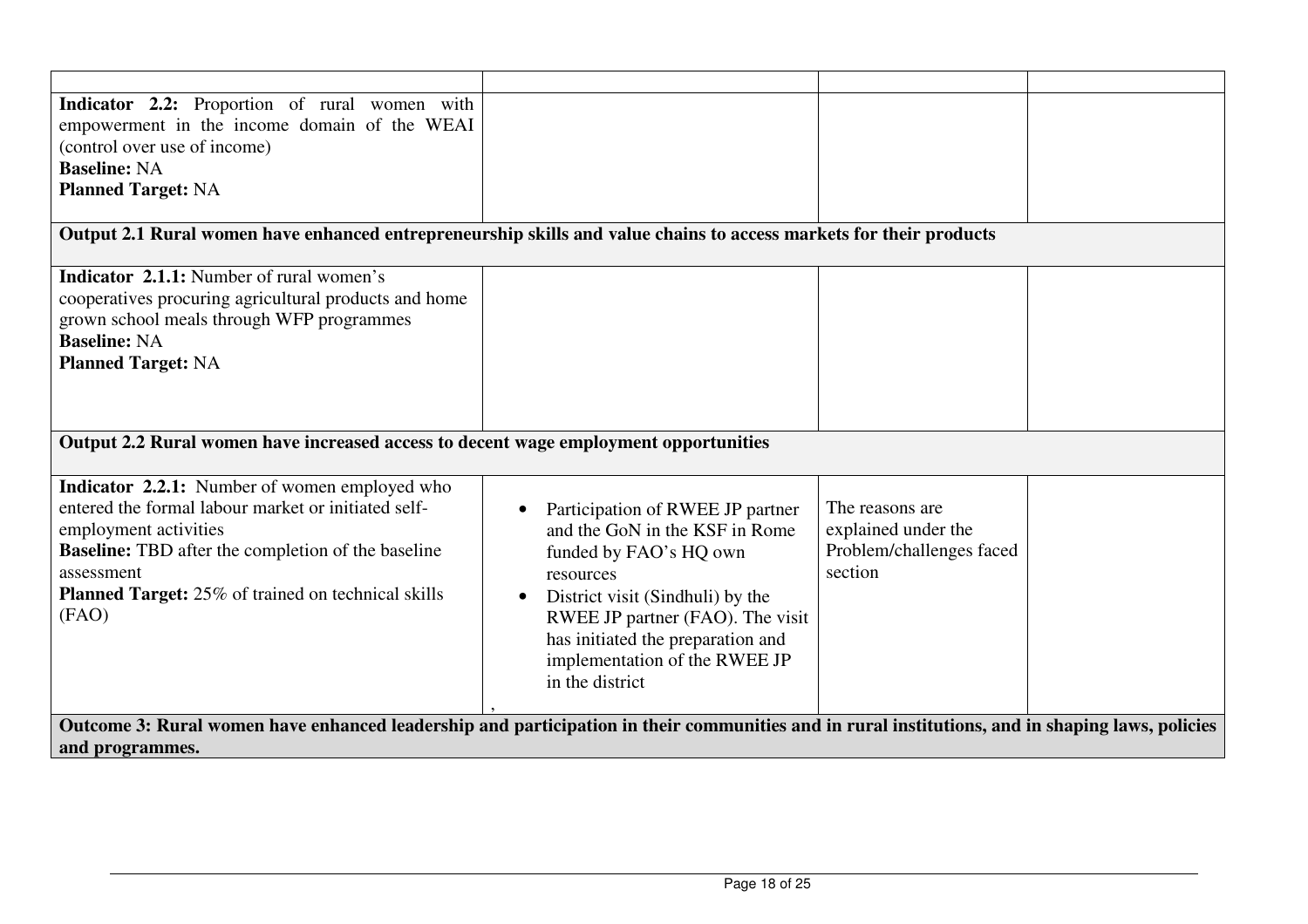| <b>Indicator:</b> 3.1 % of rural women elected as<br>representatives in rural council/local authorities<br>3.2% of rural women who are members of land<br>committees<br>3.3% of Producers Organizations led by women<br>3.4% of rural women Proportion of rural women with<br>empowerment in the leadership domain of the WEAI<br><b>Baseline:</b> TBD after the completion of the baseline<br>assessment<br><b>Planned Target:</b> 5% of 750 beneficiaries (UN<br>Women)<br>At least 1 member in DADC (UN Women)<br>10% of 30 Women Groups (UN Women)<br>5% of targeted beneficiaries (750) UN Women<br>TBD (dependent on the baseline values) | The programme is yet to be implemented<br>in the three districts,                                                                                                                                                                                                                                                                                                                                                                                                                                                                                                                       | The reasons are<br>explained under the<br>Problem/challenges faced<br>section |  |
|-------------------------------------------------------------------------------------------------------------------------------------------------------------------------------------------------------------------------------------------------------------------------------------------------------------------------------------------------------------------------------------------------------------------------------------------------------------------------------------------------------------------------------------------------------------------------------------------------------------------------------------------------|-----------------------------------------------------------------------------------------------------------------------------------------------------------------------------------------------------------------------------------------------------------------------------------------------------------------------------------------------------------------------------------------------------------------------------------------------------------------------------------------------------------------------------------------------------------------------------------------|-------------------------------------------------------------------------------|--|
| Output 3.1 Rural women, including young women have enhanced confidence and leadership skills to participate in local governance                                                                                                                                                                                                                                                                                                                                                                                                                                                                                                                 |                                                                                                                                                                                                                                                                                                                                                                                                                                                                                                                                                                                         |                                                                               |  |
| Indicator 3.1.1: Proportion of rural girls enrolled in<br>secondary education<br><b>Baseline: NA</b><br><b>Planned Target: NA</b><br><b>Indicator 3.1.2:</b> Number of women candidates in rural<br>councils' elections<br><b>Baseline: NA</b><br><b>Planned Target: NA</b>                                                                                                                                                                                                                                                                                                                                                                     | Start-up workshops at a national<br>$\bullet$<br>level and in Sindhuli district<br>accomplished in December. The<br>start-up workshops supported in<br>finalization of the districts and<br>VDCs in the districts<br>The WG provided inputs in the<br>$\bullet$<br>questionnaire of the baseline<br>assessment<br>The baseline assessment of the<br>programme is being conducted.<br>The assessment was completed in<br>Sindhuli district.<br>9 consultations at national level<br>and 7 at district level were held<br>with the government, relevant<br>Development Partners (DPs) and |                                                                               |  |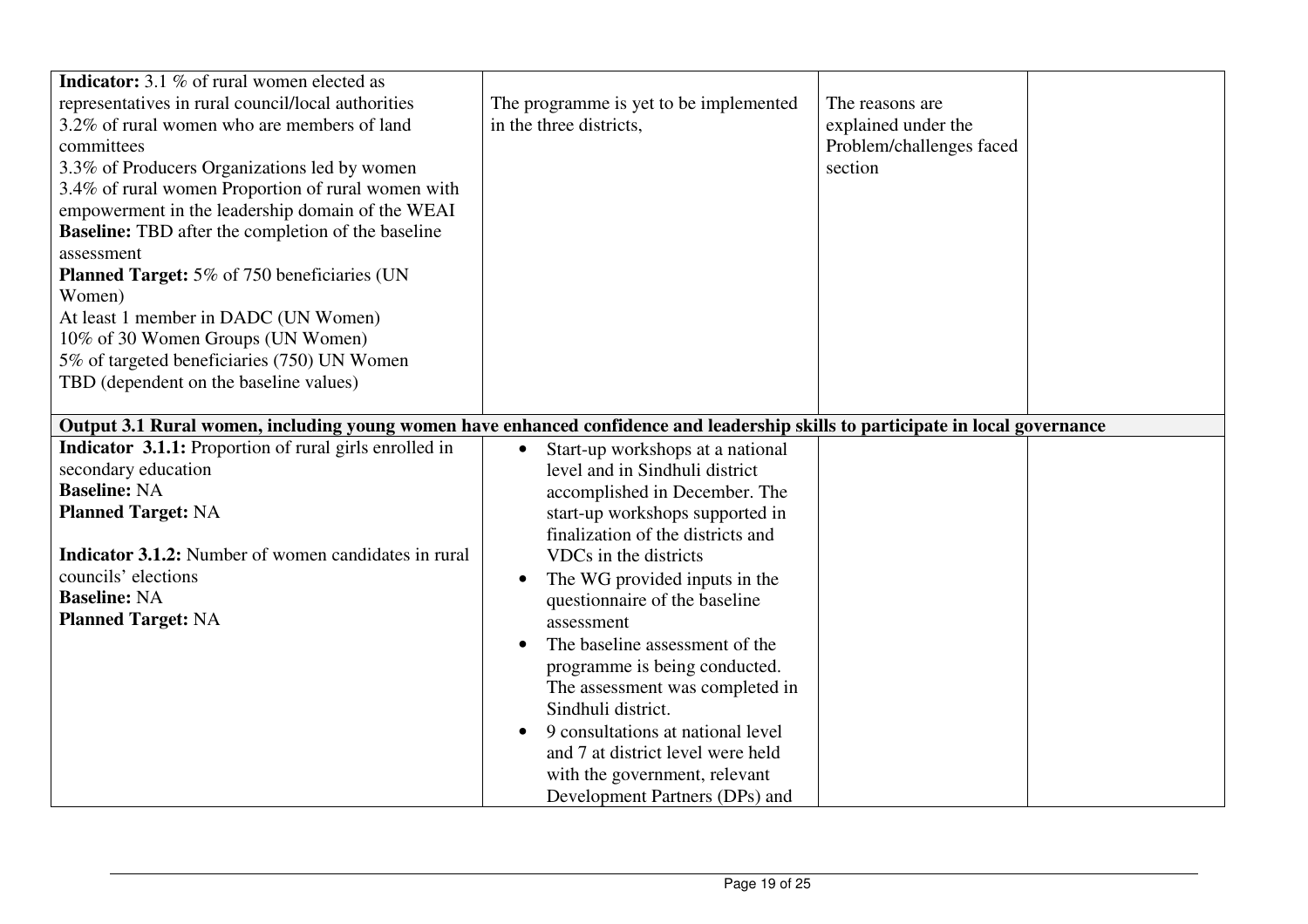|                                                                                                                                                                                                                                                                                                                                                                                                                                                                                                                                                                                                                                                                                        | relevant experts on the formulation<br>of the GESI strategy.<br>The draft framework of the GESI<br>will be shared with the gender<br>focal persons of the relevant<br>ministries in the first quarter of<br>2016 |                                                                               |  |
|----------------------------------------------------------------------------------------------------------------------------------------------------------------------------------------------------------------------------------------------------------------------------------------------------------------------------------------------------------------------------------------------------------------------------------------------------------------------------------------------------------------------------------------------------------------------------------------------------------------------------------------------------------------------------------------|------------------------------------------------------------------------------------------------------------------------------------------------------------------------------------------------------------------|-------------------------------------------------------------------------------|--|
| Output 3.2: Rural women have greater organizational capacities to form, sustain and participate into POs, cooperatives and unions                                                                                                                                                                                                                                                                                                                                                                                                                                                                                                                                                      |                                                                                                                                                                                                                  |                                                                               |  |
| <b>Indicator 3.2.1:</b> Number of information rural<br>women's groups who join formally registered POs,<br>cooperatives and unions<br><b>Baseline:</b> TBD after the completion of the baseline<br>assessment<br><b>Planned Target:</b> 10% of total Women Groups (30)<br>$WGs)$ (FAO)<br><b>Indicator 3.2.2:</b> Number of POs, cooperatives and<br>unions that adopt a gender policy/strategy and/or a<br>women's quota for their board<br><b>Baseline:</b> TBD after the completion of the baseline<br>assessment<br><b>Planned Target:</b> 25% of total women<br>groups/cooperatives adopted a gender policy/strategy<br>and /or a women's quota for their board (UN<br>Women/FAO) | The programme is yet to be implemented<br>in the three districts.                                                                                                                                                | The reasons are<br>explained under the<br>Problem/challenges faced<br>section |  |
| Output 3.3: Rural women, including young women, have increased capacity to engage in and influence relevant policy forums at national and<br>regional levels                                                                                                                                                                                                                                                                                                                                                                                                                                                                                                                           |                                                                                                                                                                                                                  |                                                                               |  |
| Indicator 3.3.1: Extent to which rural women's<br>coalitions adopt common positions to influence<br>national and regional policy forums on the new SDGs<br>and Rio+20                                                                                                                                                                                                                                                                                                                                                                                                                                                                                                                  | The programme is yet to be implemented<br>in the three districts.                                                                                                                                                | The reasons are<br>explained under the<br>Problem/challenges faced<br>section |  |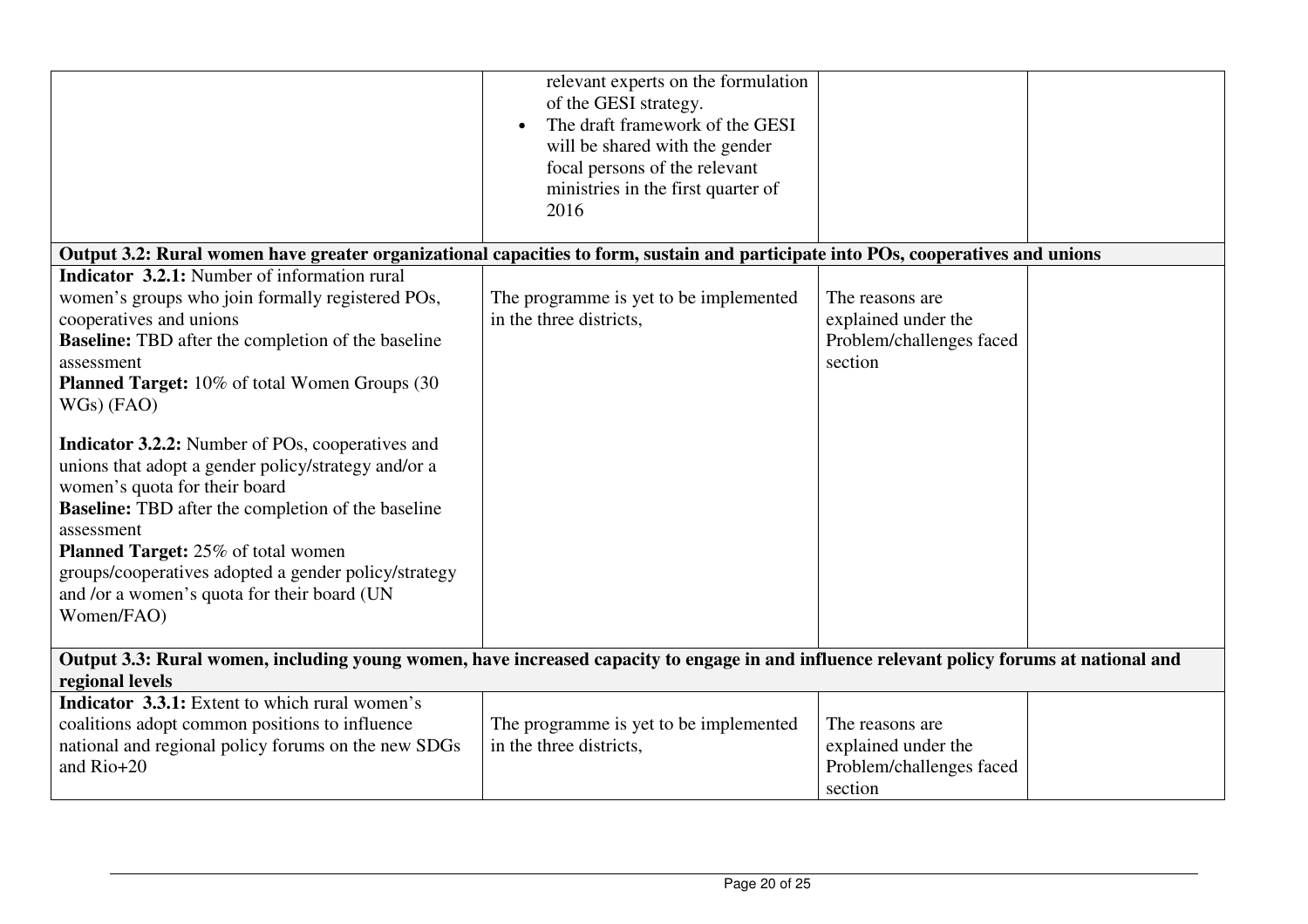| <b>Baseline:</b> TBD after the completion of the baseline<br>assessment<br><b>Planned Target:</b> 5% of targeted beneficiaries (UN<br>Women)<br><b>Indicator 3.3.2:</b> Number of POs, cooperatives and<br>unions that adopt a gender policy/strategy and/or a<br>women's quota for their board |                                                                   |                                                                               |  |  |
|-------------------------------------------------------------------------------------------------------------------------------------------------------------------------------------------------------------------------------------------------------------------------------------------------|-------------------------------------------------------------------|-------------------------------------------------------------------------------|--|--|
| <b>Baseline: NA</b><br><b>Planned Target: NA</b>                                                                                                                                                                                                                                                |                                                                   |                                                                               |  |  |
| Output 3.4: Rural women, including young women have enhanced awareness on their rights in a more supportive community/local environment.                                                                                                                                                        |                                                                   |                                                                               |  |  |
| <b>Indicator 3.4.1:</b> Number of rural women and young<br>women participating in community listening clubs<br><b>Baseline:</b> TBD after the completion of the baseline<br>assessment<br><b>Planned Target:</b> 25% of baseline target                                                         | The programme is yet to be implemented<br>in the three districts, | The reasons are<br>explained under the<br>Problem/challenges faced<br>section |  |  |
| Outcome 4: A more gender responsive policy environment is secured for the economic empowerment of rural women                                                                                                                                                                                   |                                                                   |                                                                               |  |  |
| <b>Indicator:</b> % of government budgets and donor<br>funding allocated to programmes benefitting rural<br>women<br><b>Baseline:</b> TBD after the completion of the baseline<br>assessment<br><b>Planned Target: 20%</b>                                                                      | The programme is yet to be implemented<br>in the three districts, | The reasons are<br>explained under the<br>Problem/challenges faced<br>section |  |  |
| <b>Indicator:</b> Number of countries including special<br>measures to guarantee women's equal rights to land<br>ownership and control<br><b>Baseline: NA</b><br><b>Planned Target: NA</b>                                                                                                      |                                                                   |                                                                               |  |  |
| Output 4.1: Policy makers and parliamentarians have enhanced capacities to effectively mainstream gender into land, food, agriculture, nutrition<br>and rural employment policies, laws and budgets.                                                                                            |                                                                   |                                                                               |  |  |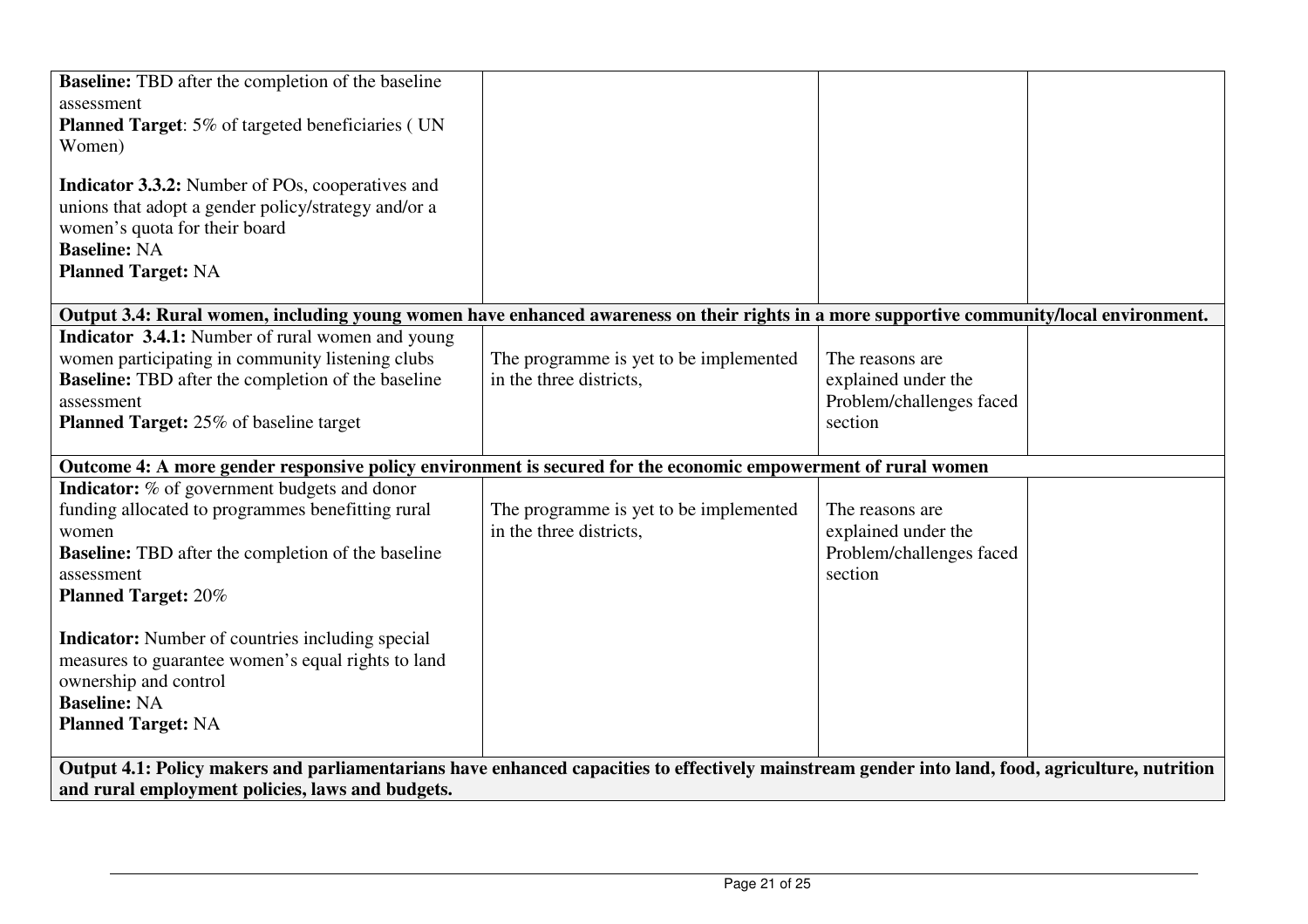| Indicator 4.1.1 Extent to which national land, food,                                                              | As a result of ongoing capacity             |  |
|-------------------------------------------------------------------------------------------------------------------|---------------------------------------------|--|
| nutrition, agricultural and rural development policies                                                            | development support to the MoAD, the        |  |
| and laws make provisions for gender equality and                                                                  | ADS incorporated the RWEE JP                |  |
| women's empowerment                                                                                               | outcomes. The ADS action plan and           |  |
| <b>Baseline:</b> TBD after the completion of the baseline                                                         | roadmap clearly highlights "a self-reliant, |  |
| assessment                                                                                                        | sustainable, competitive, and inclusive     |  |
| Planned Target: 5% of the target                                                                                  | agricultural sector that drives economic    |  |
|                                                                                                                   | growth and contributes to improved          |  |
|                                                                                                                   | livelihoods and food and nutrition security |  |
|                                                                                                                   | leading to food sovereignty" which are in   |  |
|                                                                                                                   | alignment with the RWEE JP outcomes.        |  |
|                                                                                                                   | The ADS was finally endorsed by the         |  |
|                                                                                                                   | GoN in July 2015.                           |  |
|                                                                                                                   |                                             |  |
|                                                                                                                   | ToRs for the partnership with the NARC      |  |
|                                                                                                                   | to carry out GESI responsive agricultural   |  |
|                                                                                                                   | research and with the CBS for               |  |
|                                                                                                                   | strengthening Gender Unit for               |  |
|                                                                                                                   | development and consolidation of            |  |
|                                                                                                                   | statistics on rural women's economic        |  |
|                                                                                                                   | empowerment being finalized                 |  |
|                                                                                                                   |                                             |  |
| Output 4.2: Greater availability of tools and data to track progress in the economic empowerment of rural women   |                                             |  |
| <b>Indicator 4.2.1:</b> Number of countries where the                                                             |                                             |  |
| "Women's empowerment agriculture index" (WEAI) is                                                                 |                                             |  |
| piloted or mainstreamed in national statistics                                                                    |                                             |  |
| <b>Baseline: NA</b>                                                                                               |                                             |  |
| <b>Planned Target: NA</b>                                                                                         |                                             |  |
|                                                                                                                   |                                             |  |
| Output 4.3: An enabling environment is promoted to reflect rural women's priorities in regional policy processes. |                                             |  |
|                                                                                                                   |                                             |  |
| <b>Indicator 4.3.1:</b> Number of national/regional/global                                                        |                                             |  |
| dialogues mechanisms on agriculture, rural                                                                        |                                             |  |
|                                                                                                                   |                                             |  |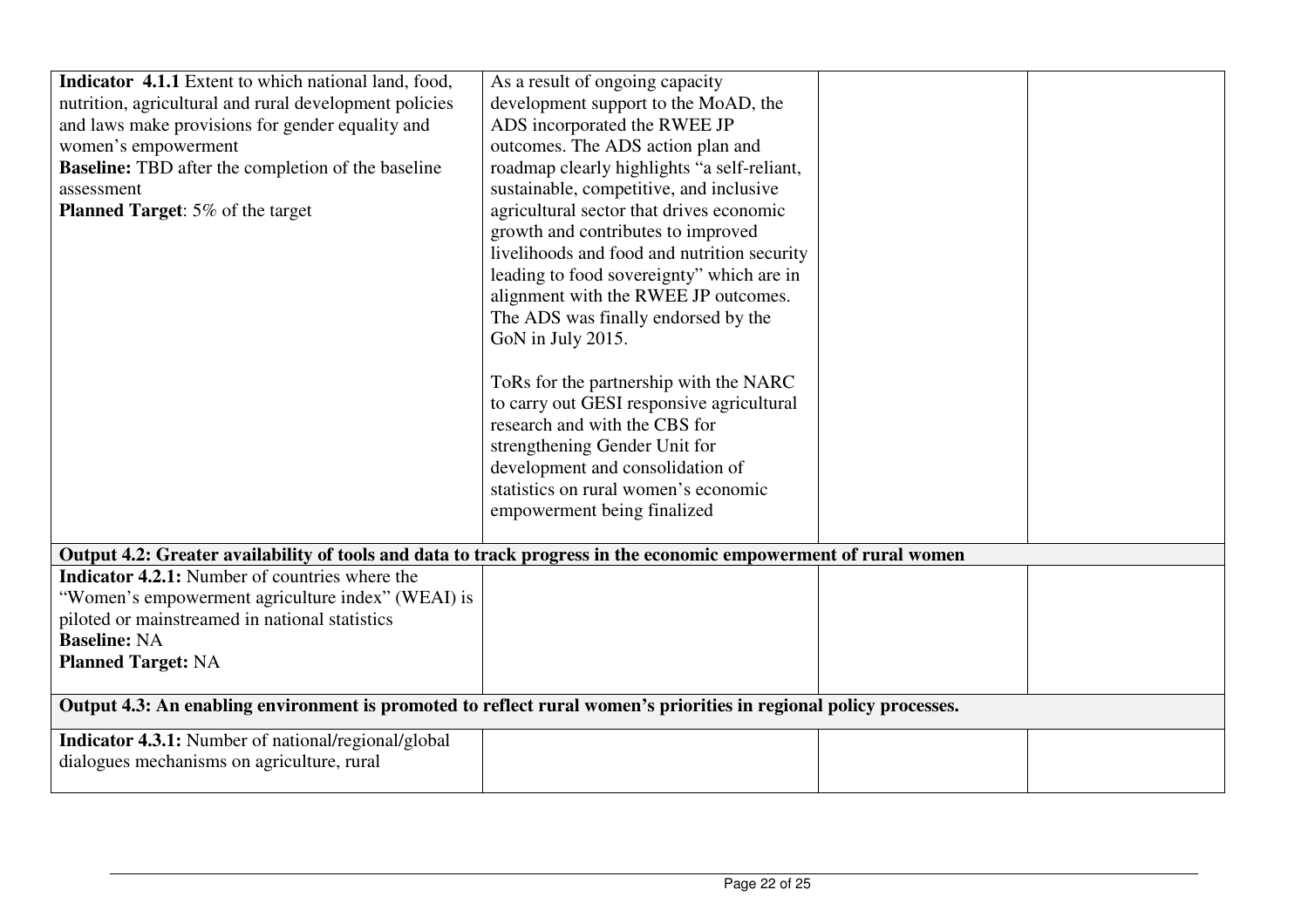| development and land that involve rural women's           |  |  |
|-----------------------------------------------------------|--|--|
| groups (change over baseline)                             |  |  |
| <b>Baseline:</b> TBD after the completion of the baseline |  |  |
| <b>Planned Target: 10%</b>                                |  |  |
|                                                           |  |  |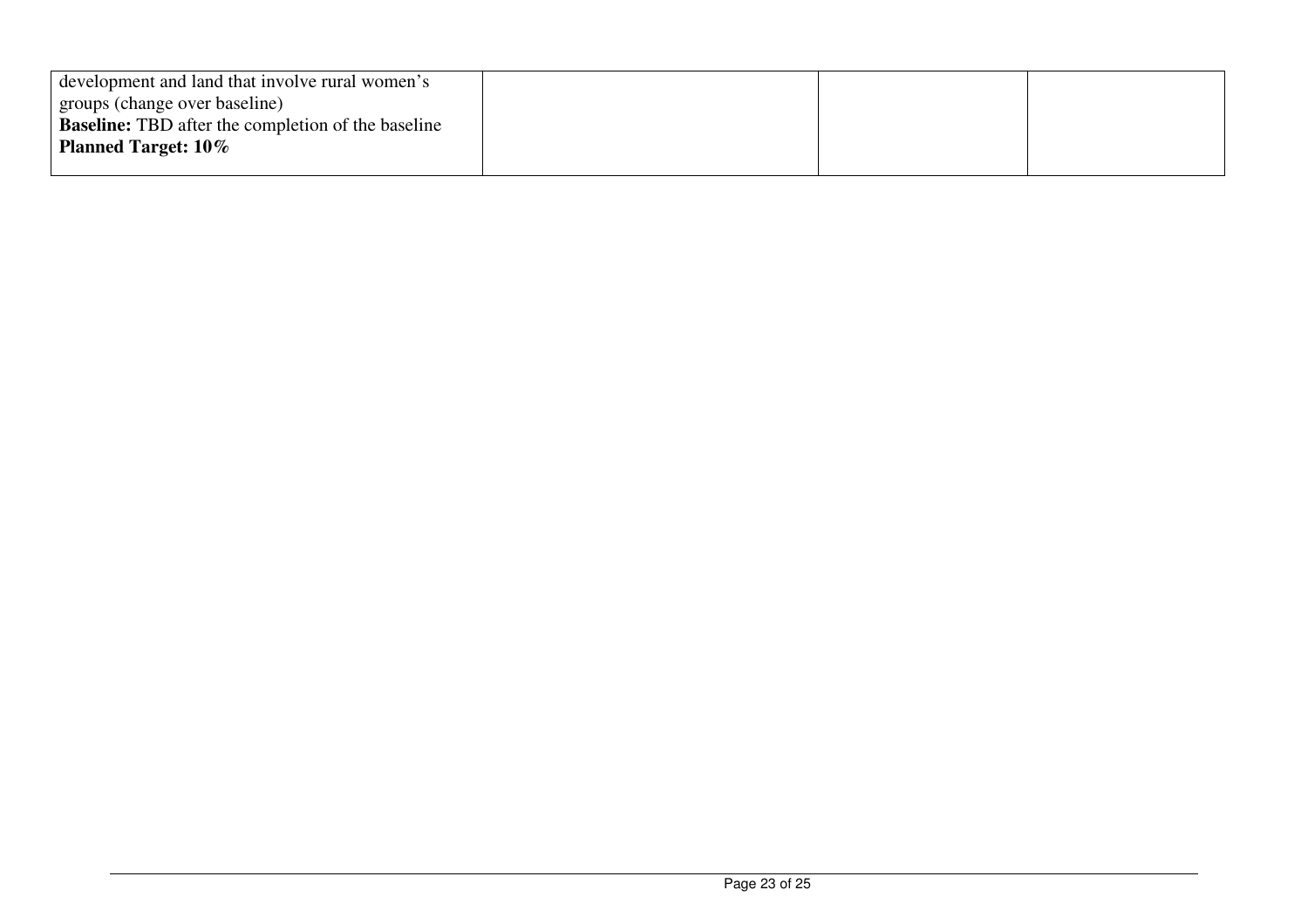**iii) A Specific Story (Optional) Not Applicable for the current report** 

> **Problem / Challenge faced: Programme Interventions: Result (if applicable): Lessons Learned:**

## **III. Other Assessments or Evaluations (if applicable)**

Developed district and VDCs selection criteria for preparatory and inception phase of RWEE implementation. The district selection criteria took into account several indicators such as Human Development Index (HDI), Gender Development Index (GDI), Poverty Deprivation Index (PDI) etc., as identified by UNDAF (2013-2017). The VDCs in Sindhuli district were selected after a series of discussions with the DADC and relevant stakeholders. The number VDCs were decided taking into account the timeline of the programme and realistic analysis about requirements for achieving programme results.

## **IV. Programmatic Revisions (if applicable)**

N/A

## **V. Implementation and coordination mechanisms**

## **Implementation mechanism**

• At the national level, the PSC and TC were formed by the GoN on 26 January 2015. The PSC is chaired by the Secretary of the MoAD and includes representation of the joint secretaries of the MoAD as well as other relevant sectoral ministries and departments (director generals) such as the MoWCSW, Ministry of Federal Affairs and Local Development (MoFALD), National Planning Commission (NPC), Department of Livestock Services (DoLS) and Department of Agriculture (DoA). The engagement of the high level authorities in the PSC reveals ownership taken by the government for the successful piloting of the ADS. The PSC also includes representation from women farmer from the National Peasant Coalition in an effort to ensure inclusive participation. The role